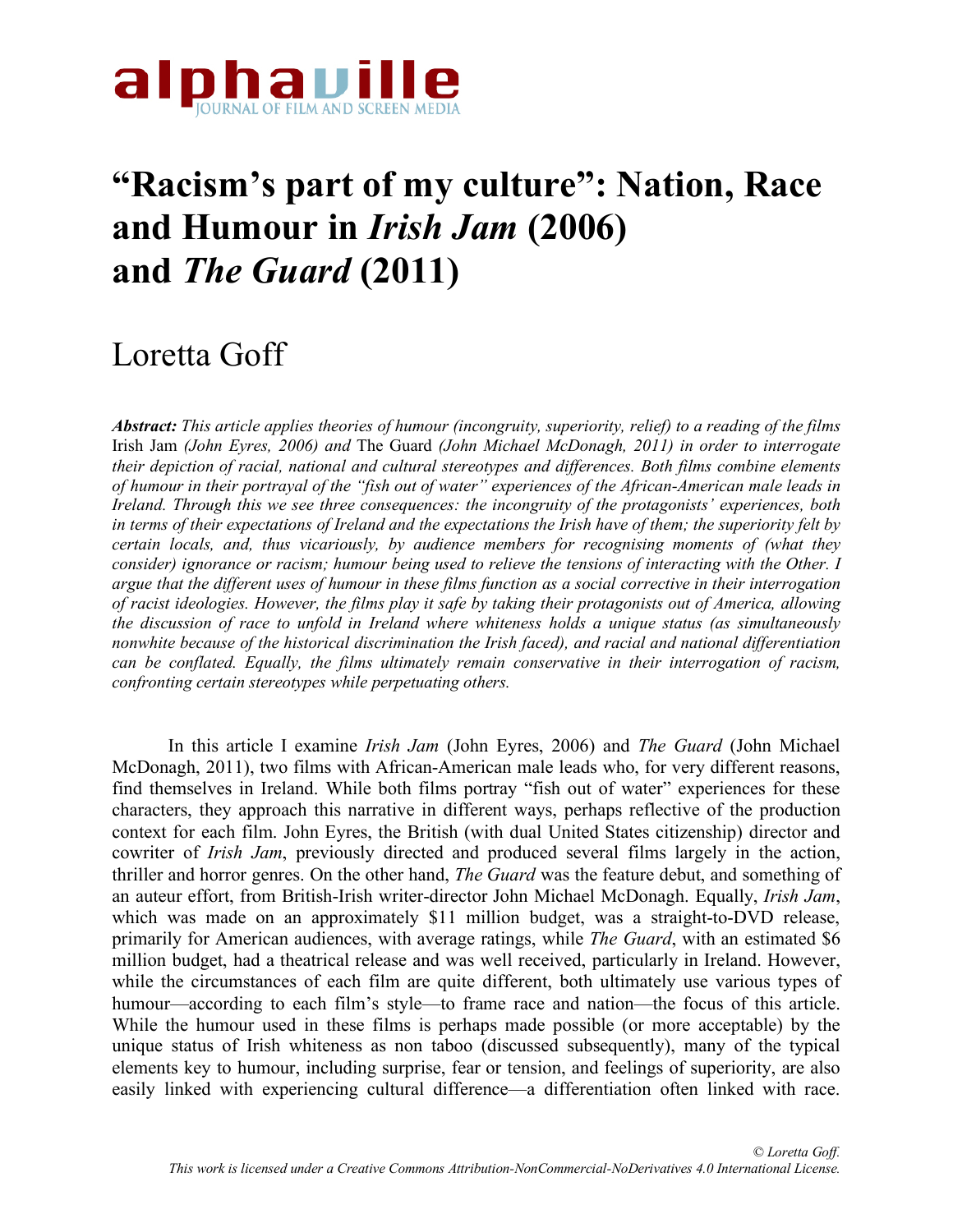Ultimately, I suggest that humour is used in these films as a type of conservative social corrective for the treatment of both racial and national difference.

#### **Race and Irish/Irish-American Whiteness**

Ireland's historical relationship with race is a complicated one. Although there has long been heterogeneous cultural ethnicity in the country, it was only during the economic boom and mass immigration of the 1990s that multiculturalism began to emerge as a key topic in Ireland. Previously a country of emigrants rather than immigrants, Ireland had retained a fairly homogenous (white) national identity, which has yet to be fully reconceptualised; rather, the term "new Irish" has emerged to describe nonwhite citizens. This is perhaps why, as Zélie Asava notes, "[t]here has been little attempt made in the public sphere to adopt hyphenated identities, expand notions of nationalism to include the black-Irish, Chinese-Irish or Italian-Irish, or indeed to consider collapsing terms" (27). However, Fintan O'Toole observed that "what the Irish were experiencing as new—rapid urbanization, multiculturalism, the need to make one's way in a polyglot and physically unfamiliar society—was a recapitulation of their own ancestors" (xiv). The position of the Irish in America (where hyphenated identities are standard), for example, was not an easy one; for years they were considered among the lowest rungs of immigrants, to the point where, despite outward appearances, they had to "become white", as Noel Ignatiev terms their move up the social ladder.

The early Irish in America were amongst the poorest social groups in the country, alongside the Native Americans and African Americans (Kenny 32). Though the Irish had the advantage of voting rights and citizenship, they were treated in a similarly racist manner as African Americans by nativists and were often depicted in simianised form in political cartoons, such as those collected in L. P. Curtis's *Apes and Angels*. <sup>1</sup> Representations of Irish characters in vaudeville (one of the earliest manifestations of cultural identity performed humorously) were also reductive and basically similar to African Americans on stage, appearing unproblematically as "childlike buffoons—lazy, superstitious, and given to doubletalk, inflated rhetoric, and comic misuse of proper English" with the Irishman also seen as "highly temperamental and always ready to fight" (Quinn 667). This treatment, along with competition for jobs, often led, in turn, to Irish violence, riots and acts of racism towards African workers (Kenny 66). This racist behaviour, effectively distancing themselves from other poor groups, thus became part of the conscious move of Irish Americans towards upward mobility. Decisions such as these established an either/or situation of cultural identity recognition and classification that would later facilitate flexibilities of humour and the generation of comedy.

At the time, this distancing, along with the organisation of the Irish around the Catholic Church and trade unions, meant that by the early 1900s the Irish rose to a position of equality in the United States. Equally contributing to this rise were the "new immigrants" that arrived in America from Southern and Eastern Europe beginning in the 1880s. With their "strange" cultures, these immigrants became the new victims to be cast aside by nativists in the United States who sought to protect indigenous culture and interests (Kenny 181). Their arrival coincided with the Irish making professional strides so that by 1900 both first and second generation Irish "had achieved rough occupational parity with the native-born, and greatly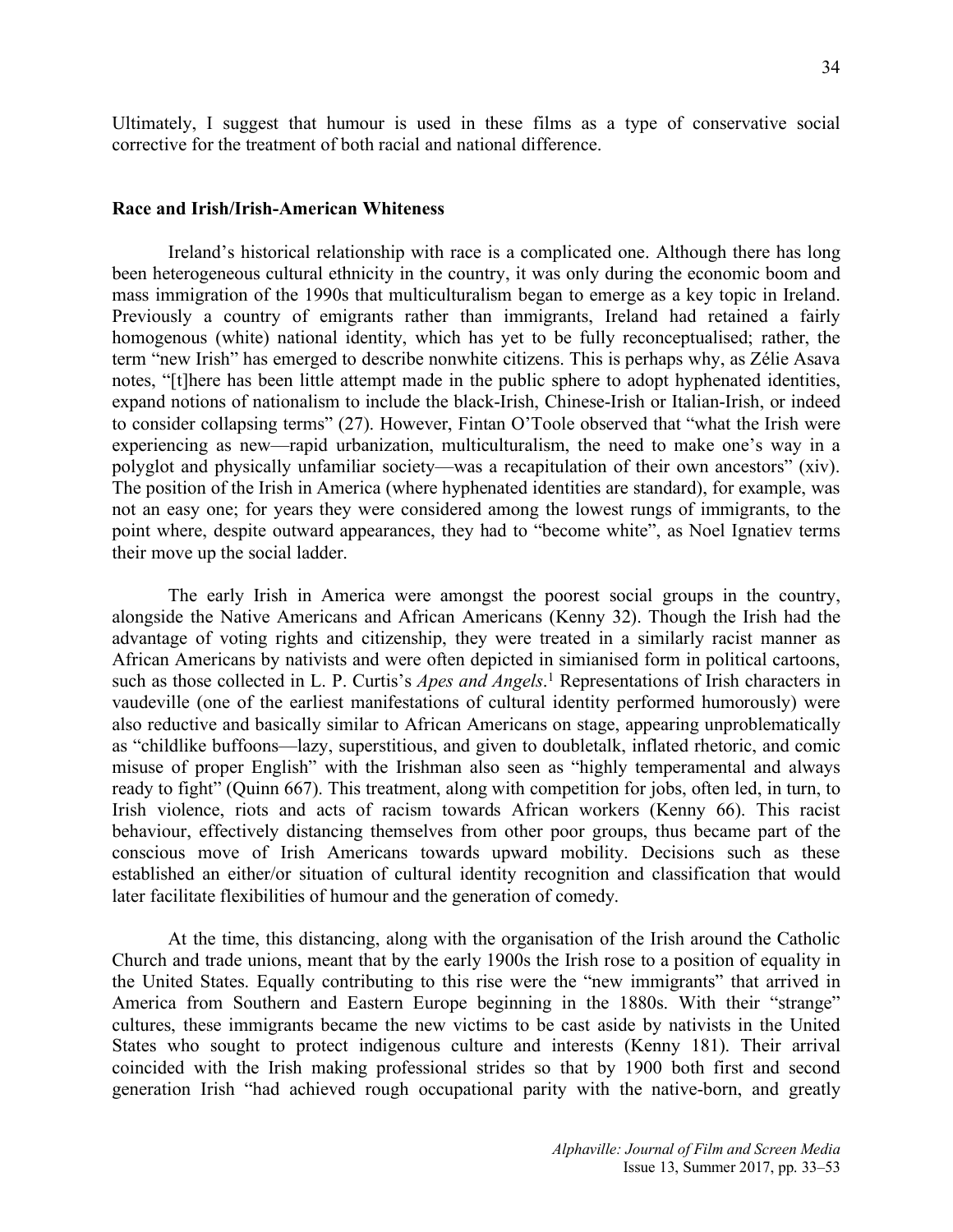surpassed the 'new immigrants'" (Kenny 185). Normally, the first generation Irish would move from unskilled to semi-skilled or skilled labour, with their children eventually rising to the ranks of professionals in some cases (Kenny 150). Thus, the social mobility of the Irish did take some time. Ultimately, however, an Irish middle class known as "lace-curtain" Irish emerged, largely through the second generation (Kenny 150, 175). From this point on, into the second half of the twentieth century, the Irish gained "greater social acceptance with each generation" (Dowling Almeida 548). The election of Irish Catholic President John F. Kennedy in 1960 is thought by many historians to mark the ultimate acceptance of Catholic Irish America in the United States. However, because the Irish had been targets of such heavy nativist discrimination, Irishness has become "the most marketable white ethnicity in late-twentieth-century American Culture" in that it can be used "as a way of speaking a whiteness that would otherwise be taboo" (Negra 355).

Not only were the early Irish in America affected by and participants in racism, those in Ireland similarly experienced racism under British colonialism. However, as with the Irish in America, Ireland's emergence as a rapid-growth economy during the Celtic-Tiger period—and its accompanying net immigration—resulted in a shift from the Irish as victims of racism to perpetrators (and, as the rise and fall of social status is open to comedic play and mockery, so too are these shifts in social position). Ultimately, this is "the dialectical relationship between an anti-Irish racism which exerted a powerful force on Irish culture, within and without the country, and the specific contemporary forms of Irish racism evident in responses to immigrants and refugees" that makes the Irish experiences of racialisation distinctive (Brannigan 333). It is perhaps because of this uniqueness that a proliferation of critical material on Irish and Irish-American "whiteness"—along with Irish connections to the African Diaspora—has emerged since the early 2000s (see, for example, Brannigan; Gough; Lloyd and O'Neill; Meaney; Moynihan; Negra), to which this article seeks to contribute. As Meaney notes, "it is vital to deconstruct the binary of colonizer and colonized, agency and victimization, pure and hybrid, and acknowledge the extent to which complex processes of accommodation, resistance and opportunism have shaped the concept of 'Irishness'" (7). For instance, "[b]eing Irish is still often seen as a question of being the product of two Irish people descended from a long line of Irish ancestors and anything less removes one somewhat from the equation thus denying them access to a 'pure', i.e. legitimate Irish identity" (Asava 27), meaning racial "Others" are often left defending or explaining their Irishness. However, Stuart Hall considers that "national identities are not things we are born with, but are formed and transformed within and in relation to *representation*" (612; emphasis in the original). In this sense, our national identities (and conceptions of these) are part of an ongoing process of mediated construction, able to shift along with the processes of mediation and with our geographical relocations. As the Irish population changes, and representations reflecting this—the "new Irish"—increase, conceptions of Irish national identity may transform. However, it is important to interrogate exactly how these representations position race, as the side effects of multiculturalism—nativism, racism and stereotype—often lead to problematic depictions.

#### **Race and Humour**

Hall discusses race as a discursive category—consciously moving on from previous conceptions of it as a biological one—considering that "it is the organizing category of those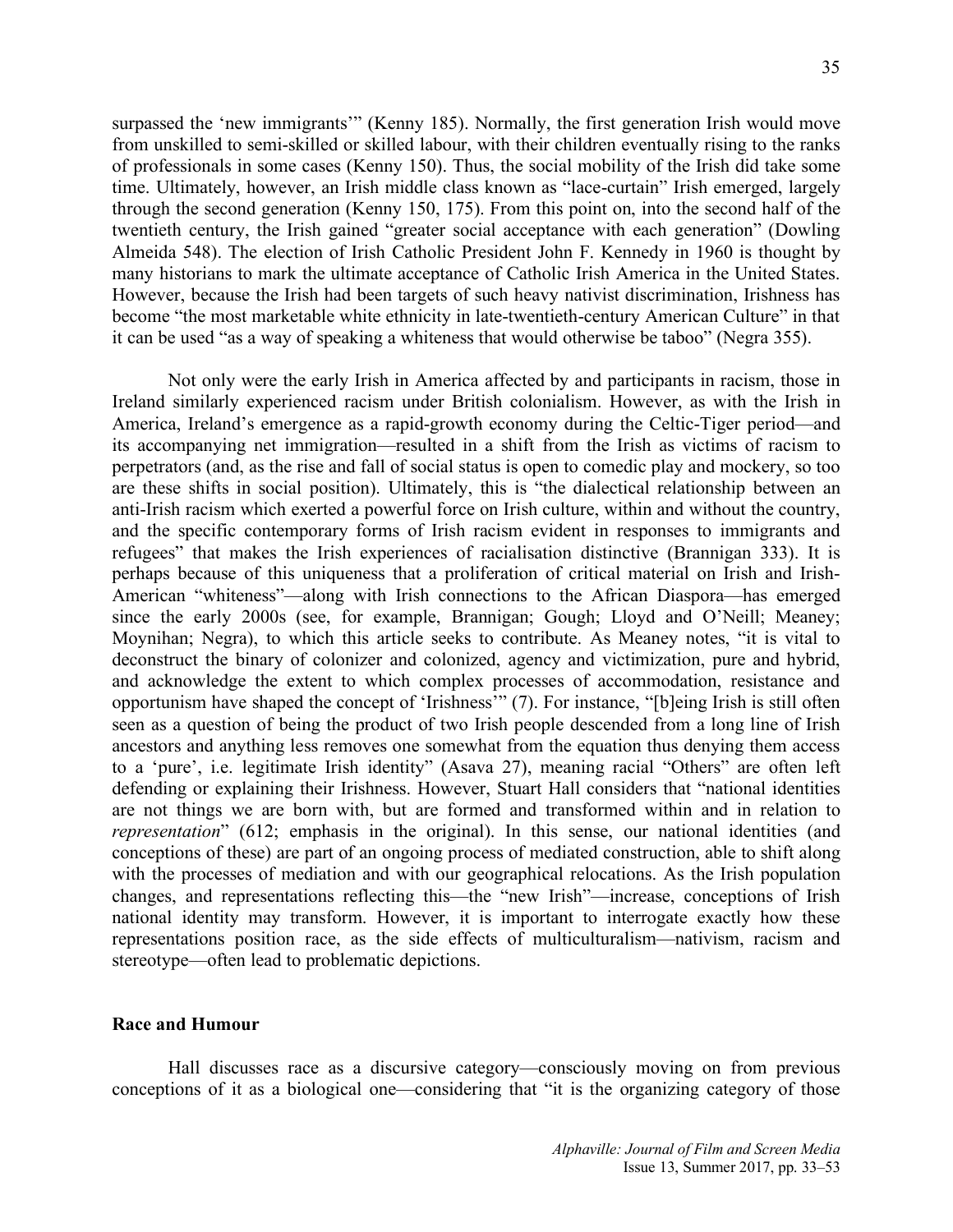ways of speaking, systems of representation, and social practices (discourses) which utilize a loose, often unspecified set of differences in physical characteristics … as symbolic markers in order to differentiate one group socially from another" (617). Following this conception, our physical differences are used to separate us broadly into different racial categories which are then ultimately defined not by these differences, but instead by the collective cultures that emerge from these demarcations. This cultural consideration of race is further linked with nation (and nativism) by Paul Gilroy:

We increasingly face a racism which avoids being recognized as such because it is able to line up race with nationhood, patriotism and nationalism. A racism which has taken a necessary distance from crude ideas of biological inferiority and superiority now seeks to present an imaginary definition of the nation as a unified *cultural* community. It constructs and defends an image of national culture—homogeneous in its whiteness yet precarious and perpetually vulnerable to attack from enemies within and without. (53; emphasis in the original)

While race itself is not removed from these categorisations, the emphasis is placed on a cultural differentiation that is ideologically rooted in the nation, its culture and identity. Considering this, Sergeant Gerry Boyle's (Brendan Gleeson) comment in *The Guard*—"I'm Irish, sure. Racism's part of my culture"—is an apt, and piercingly honest, reflection despite the protestations he receives from the other Gardaí present in the scene, stemming from the fear or discomfort of being labelled a racist.<sup>2</sup> These feelings are equally often the reaction to experiencing racial and/or cultural difference, alluded to by Gilroy in his discussion of the homogenous nation as vulnerable. It is here that humour becomes relevant, utilised as a resolution to the tensions produced by these fears, shocks and issues of superiority/inferiority, while simultaneously mocking and perpetuating racial and cultural stereotypes.

The three main areas that humour stems from are perceptions of incongruity, superiority and relief (Berger; Meyer; Raskin). Arguably the most dominant theory of humour is incongruity, wherein "there is a difference between what one expects and what one gets" (Berger 3). Following this, "people laugh at what surprises them, is unexpected, or is odd in a nonthreatening way" (Meyer 313). The superiority theory, which in some ways overlaps with incongruity, considers "that people laugh outwardly or inwardly at others because they feel some sort of triumph over them or feel superior in some way to them" (314). Power is associated with the superiority theory as we "see that humor can be a subtle and powerful means of social control by dominant elements in society. And it is, at the same time, a force for resistance by subordinate elements in society" (Berger 2). Through this, humour can act as a social corrective from either perspective, using laughter to illustrate what is and isn't acceptable behaviour. However, this type of humour is often negatively associated with hostility and ridicule (Raskin 37). Finally, the position of the relief theory is that humour and laughter are experienced because "stress has been reduced in a certain way" and, as these tensions are removed, the result is a "release of nervous energy" (Meyer 312). Relating these three areas of humour to standard reactions towards cultural and racial difference, we can arrive at a point where superiority is understood as revealing (and sometimes correcting) dominant cultural viewpoints, incongruity covers elements of surprise or false expectation and relief can be taken as addressing areas of fear and discomfort.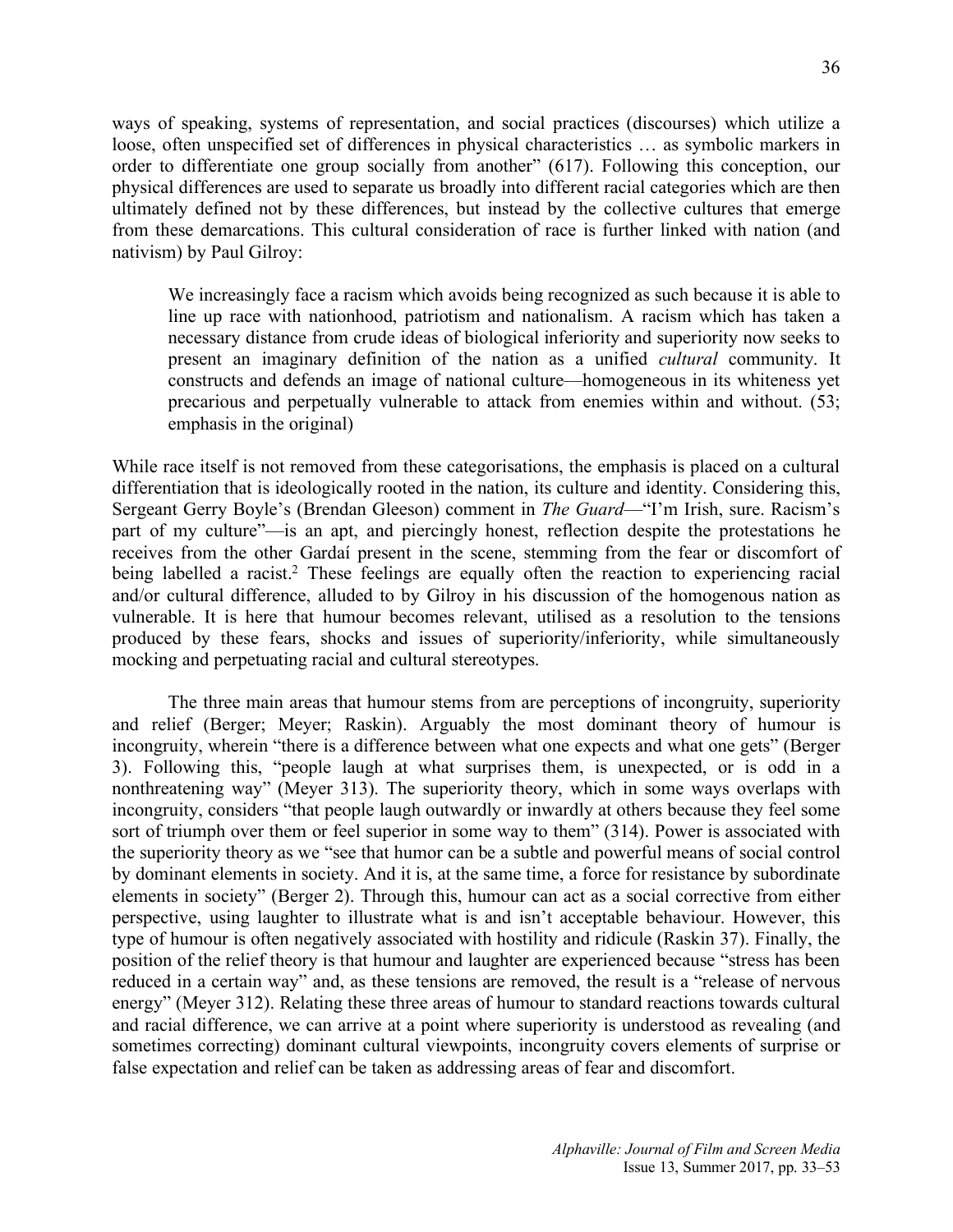While these types of humour work together in various circumstances, they are particularly interwoven in humour involving racial and national categories, such as when "social groups are made recognizable via allusive, often stereotyped representations and further made fun of at incongruous moments" (Vandaele 236). Superiority and relief combine in these stereotyped representations which often strip groups down to base elements, displaying their inferiority in some way and thus removing their threat, allowing for ridicule through incongruity. The way that humour is employed in *Irish Jam* and *The Guard* captures this combination through the "fish out of water" experiences of the African-American characters in Ireland. Through these we see three consequences: the incongruity of the protagonists' experiences, both in terms of their expectations of Ireland and the expectations the Irish have of them; the superiority felt by certain locals, and, thus, vicariously by audience members for recognising moments of (what they consider) ignorance or racism; humour being used to relieve the tensions felt in dealing with the Other. However, as the African-American lead in each film is positioned as Other in terms of both his national and racial identity, these categories become conflated to a degree within the films which position a homogenous, white Ireland as the dominant social category.

## **Framing the Black Yank**

As noted in Hall and Gilroy's discussions of race and nation, notions of differentiation have shifted to focus increasingly on culture. This type of racism "discriminates on the basis of cultural difference rather than race difference and so implies that '*culture can also function like a nature*'" (Balibar 22; emphasis in the original). Both Jimmy McDevitt (Eddie Griffin) in *Irish Jam* and Agent Wendell Everett (Don Cheadle) in *The Guard* are differentiated from Ireland initially in terms of their American (or "Yank" as the Irish often label them) identities, and further in terms of their blackness. However, in this process of othering, national, cultural and racial, identity becomes conflated, in turn determining a racism based on cultural differences (relating to nationality and ethnicity) rather than simply biological ones.

In *Irish Jam* the residents of Irish island Ballywood (connoting Hollywood in name, but not appearance) are being economically squeezed by local landlord Lord Hailstock (Kevin McNally). Hailstock owns most of the town and has plans to build an Irish-themed amusement park there, ruining the village and its culture, and linking Ireland (and Irish identity) with consumerism, leisure, and unreal or constructed space. The local pub is the last thing the villagers own, but their debt is growing and they are unable to make the payments to maintain this ownership. To save the pub, they come up with a poetry contest that offers it as a prize, hoping to raise enough money from the entry fees to save both it and their village from Hailstock. Jimmy McDevitt sees their advertisement in his local Los Angeles paper while down on his luck and fleeing from debt collectors and decides to enter, envisioning his escape. Upon winning, Jimmy travels to Ireland, which he incorrectly imagines to be a tropical paradise island, rather than the cold, wet and grey place he discovers. Meanwhile, the locals have a similarly incongruous expectation of Jimmy. For one, they imagine that because he is American he will be able to help them raise the rest of the money needed to save the village, stating: "If there's one thing the Yanks are good at it's business." Of course, we are already aware that Jimmy has his own financial problems. In this sense, he is actually in a similar position to the locals rather than fitting their stereotyped perception of him as an American businessman. Before Jimmy arrives,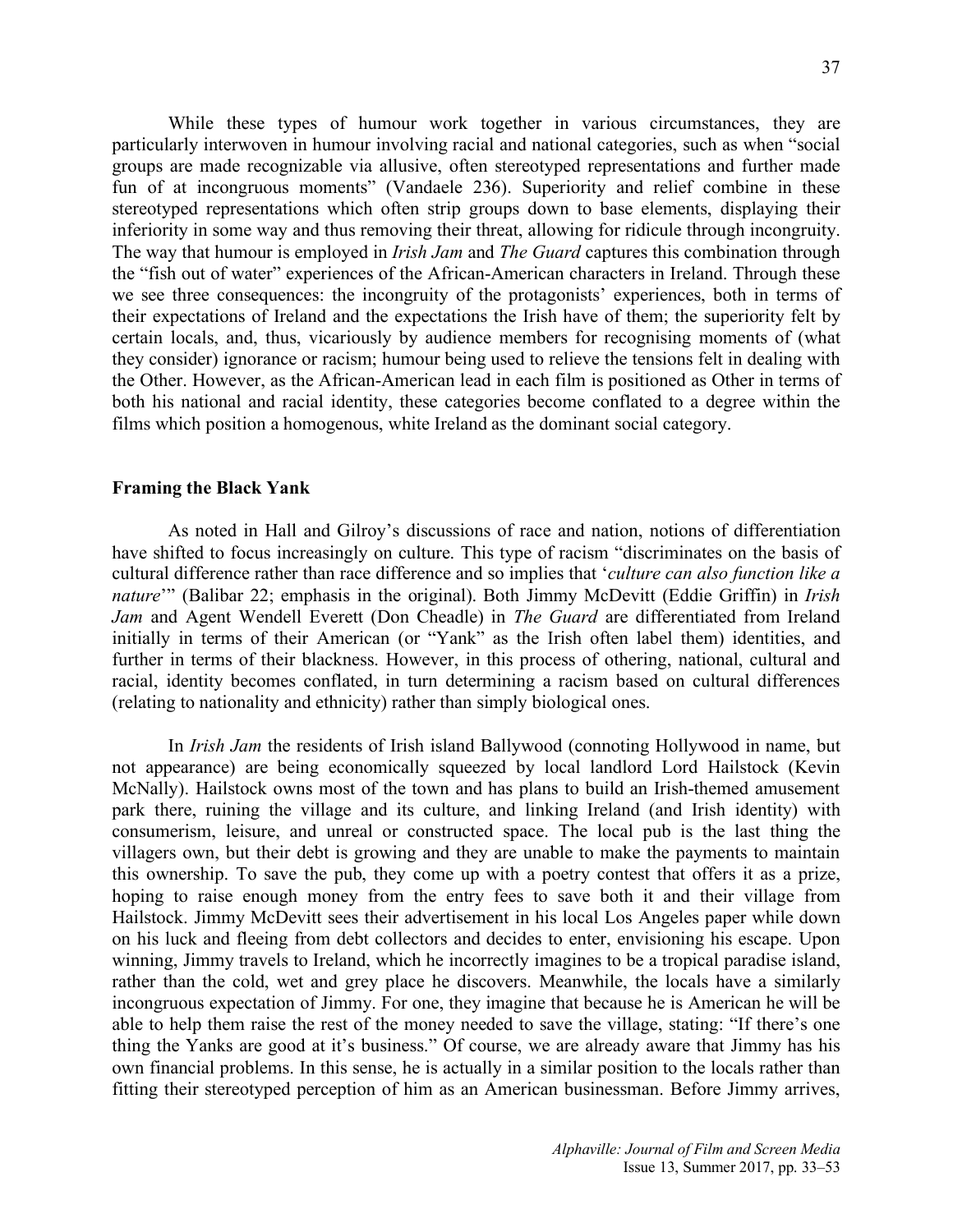the locals also call him a "long lost son of Ireland", perhaps connecting him with the large Irish-American Diaspora because of his Irish-sounding name. In making this assumption, the connotation of the Diaspora as white is also assumed, allowing for various uses of humour in the scene where Jimmy arrives in Ballywood.

Jimmy's blackness becomes the focal point of his introduction to Ballywood. He arrives in a small boat wearing full rain gear, which covers his skin and hides his face. As he emerges from the water, we see close ups of his body as he slowly removes this outerwear, building tension for the viewers who know that the locals' expectations of Jimmy will not be met. The claps, cheers and greetings of the locals welcoming Jimmy come to a sudden halt as he removes his hat and lifts his head—the big reveal of his blackness. The resulting stunned silence is broken by Jimmy who acknowledges the incongruity of his own expectation of Ireland with: "It ain't 'Temptation Island', but we'll make it work." Jimmy relieves the tension here, allowing the viewers to laugh as he accepts his false expectations of Ireland. The locals remain shocked, however, and, as one attempts to greet Jimmy with "Céad Mile Fáilte", he stutters on the first syllable, leading Jimmy to interpret his greeting as "KKK" and reply with "[t]his ain't no clansman rally". The "hundred thousand welcomes" of the Irishman's intended greeting is reversed and interpreted antithetically as a racist statement by Jimmy, perhaps because of the shock he is met with and his American cultural background. It is thus the stunned locals (and, in fact, the derogatory depiction of the Irish that assumes they would have such a severe reaction to the arrival of someone of another race) that the viewer is laughing at here. Further laughs are developed for viewers as Jimmy spits out Guinness, again to the shock of the locals, asking for Cristal champagne instead, and goes on to proclaim "black man coming through", overtly addressing the tension and incongruity of the scene, while also allowing viewers to feel a sense of superiority over the locals whose ignorance they can laugh at, already knowing better themselves.



**Figure 1: The big reveal of Jimmy's race during his arrival in Ballywood.** *Irish Jam* **(John Eyres, 2006). Bauer Martinez Studios. Screenshot.**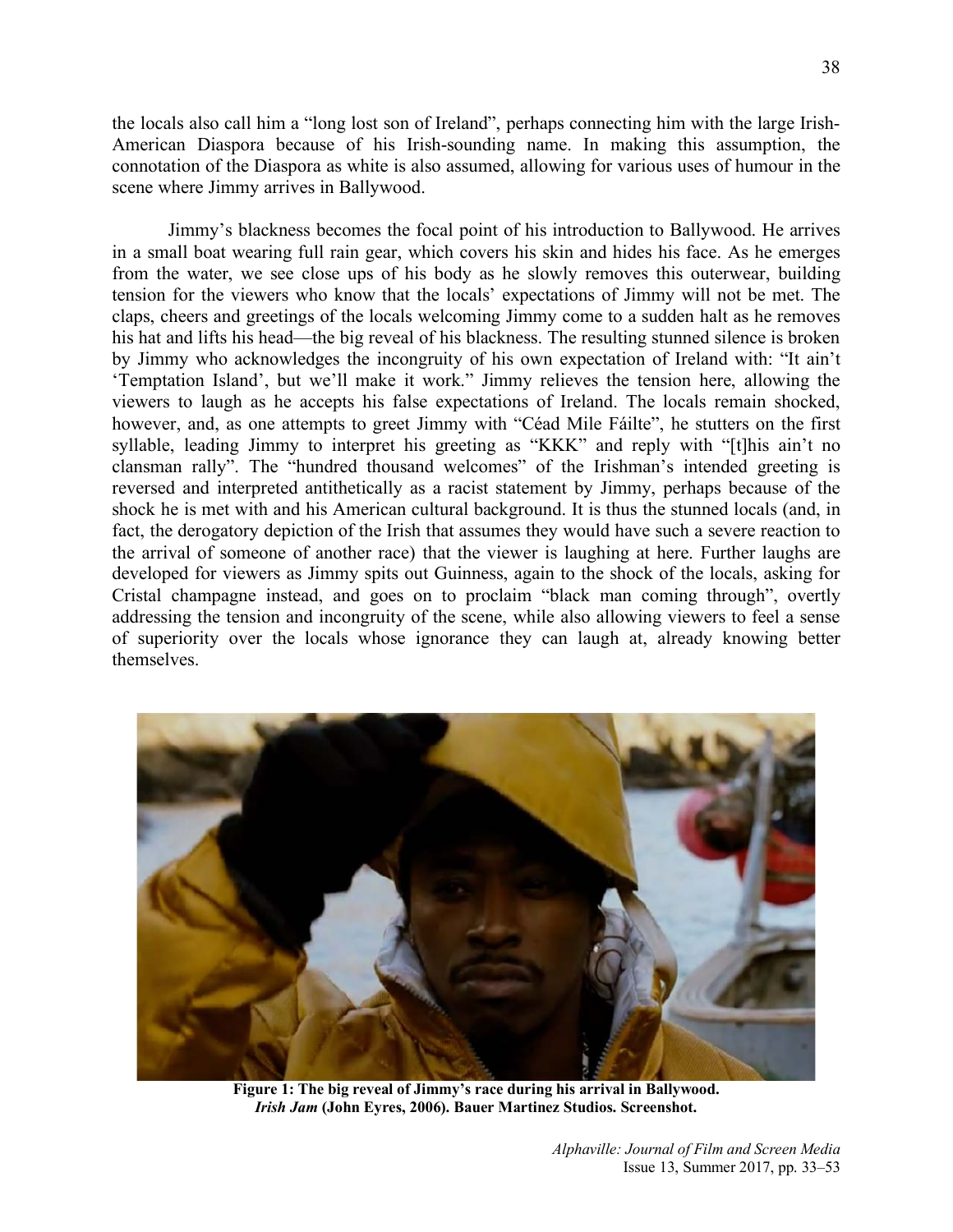Jimmy stands out in his introduction to the locals as Other through his fast talking, use of slang and hip-hop style of clothing which serve to classify him as both black and American. As Jimmy notes his differentiation, he plays it up by repeatedly asking where the "native women" are. Zélie Asava observes that this "marks him as the only 'native', i.e. non-white, here" (113). Jimmy goes on to point out the physical differences between his consideration of "native women" and Maureen (Anna Friel), who confronts him as a native Irishwoman. He tells her he was "thinking about the ones with big booties" and goes on to say that she will "do", but needs a makeover and some collagen in her lips, placing the (implied) physical attributes of a black woman upon her. Interestingly, Jimmy is the only one to comment overtly on these differences during the scene, while the Irish are (excepting Maureen) not given a voice and presumed racist because of their silent shock. As it is Jimmy who speaks (and controls) the humour in this scene, it can be read as a humour which reverses or resists racism. This type of humour "is ostensibly comparable to racist humour, but differs, primarily, because it is the 'other' of the earlier discourse who articulates it, inflects meaning, and is often the preferred reader of the text" (Weaver 32). In some cases, it is precisely from this displacement of the source of the humour that the true comedy stems. Throughout this scene Jimmy's statements, which would be considered racist if they came from the Irish locals, are made acceptably humorous because it is he who gives them voice. In claiming this dominant stance, Jimmy turns racism, and particular tropes associated with it (including the KKK), into a humorous performance.

The film also utilises the locals to poke holes in, and mock, racism. This is primarily enacted through Maureen's grandfather, Pat Duffy (Dudley Sutton), whom she credits with teaching her to have an open mind. The use of an older character like this, who is surprisingly more accepting than some of the younger generation, appears as a common comedic trope in film, thus conservatively positioning *Irish Jam*'s comedy. Reacting to Jimmy's arrival in Ballywood, Pat tells Maureen that they will soon be invaded: "I know them Bloods and them Crisps. Oh, it'll be like that film the 'Boys and their Hoods'. There'll be naked booties on every corner." Humour is provided for viewers here through Pat's demonstration of cultural confusion wherein the Crips (gang rivals of the Bloods) are instead called Crisps (the Irish term for what Americans call potato chips) and the film title *Boyz n the Hood* (John Singleton, 1991) is altered. For this humour to work, the writer must be confident that (at least some of) the viewers will know the correct cultural references. Those who do, and thus understand the joke, are able to laugh at Pat from a position of superiority. Nonetheless, Pat's misrecognition of various cultural contact points does show some knowledge on his part, and, in fact, moments later Pat reveals to a shocked Maureen that he was joking. Maureen, who didn't expect this type of racist stereotyping (associating every black man with a criminal/gang environment) from her grandfather, laughs with relief upon learning this and Pat is elevated to the same superior position as the viewer, now laughing with them at the ignorance involved in negative stereotyping.

Superiority is also used in relation to the McNulty brothers in the film, who are the local troublemakers. On Jimmy's first night running the pub, they debate about whether or not the locals should enter. When Pat points out that it is the only pub in the village they respond: "Aye, but himself's in there and he's black, in case you hadn't noticed." Pat tells them that Jimmy's blackness could rub off on them, alluding to Jim Crow ideology as well as colonial conceptualisations of the Irish as "lesser" or nonwhite.<sup>3</sup> The McNultys' ignorance is proven when they worriedly believe him (in the literal sense), another laughable moment for viewers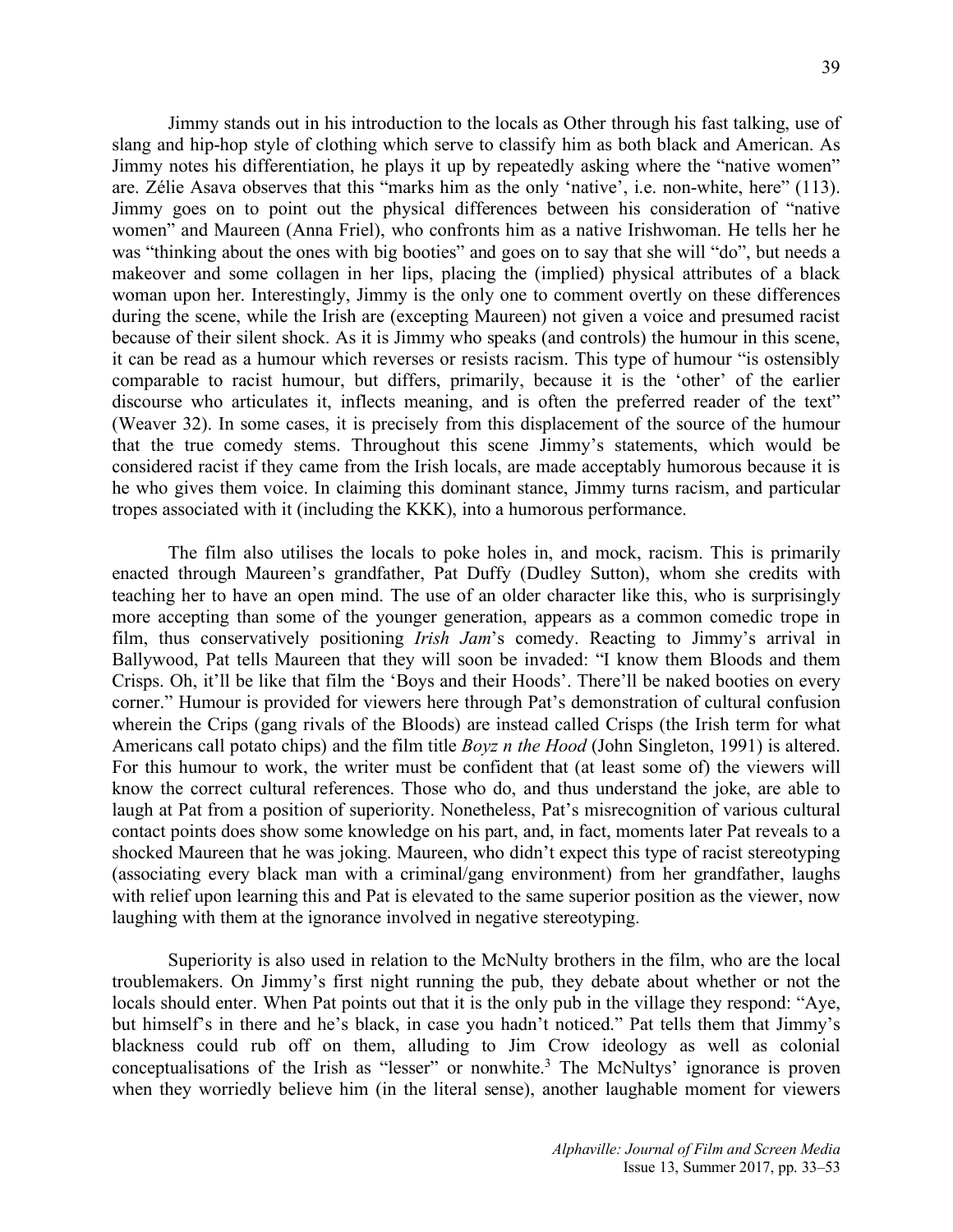and Pat to share. Here we see how "humour can simultaneously unite and divide those experiencing it" (Meyer 316–7). Viewers will likely understand (and thus become aligned with) Pat as he pokes fun at the ignorance of the McNultys, enjoying the superiority of "knowing better", thus further dividing themselves from the brothers who are the target of the humour enacted as a social corrective. The McNultys, however, proceed with a mentality of segregating the Other in this moment, telling Pat that they thought of him as "one of us... an Irishman" and further questioning why he is going to "consort with one of them", referring to Jimmy as Other. Their unwillingness to "consort" with Jimmy could be due to his foreigner status (as they say: "Youse Yanks are all the same, all mouth"), but it takes on further meaning because of his racial identity, alluding to the historical segregation of African Americans in the United States. Pat tries to break down the McNultys' barriers here by referencing the history of the Irish in America, labelled as "green niggers" and "toasted Irish", removed from the norm of whiteness. At this point Jimmy's Otherness, and the long history of racism, is unpacked in a more serious light, demonstrating the film's ideological position regarding race: rather than allowing it to perpetuate and divide, we can establish cultural connections.

The villagers, for the most part, warm to Jimmy's presence as he offers them free pints, entertains them and begins to assimilate (wearing Irish-style clothing and learning Irish dance). Yet, while Maureen and her daughter Kathleen (Tallulah Pitt-Brown) form a relationship with him, and Maureen even notes her belief that Irish and African-American cultures are similar, the rest of the villagers, including Pat, retain a conception of him as Other. Numerous references are made to his style of clothing ("he looks like an M&M") and locals not being able to understand what he is saying—informed by historically racist views of black speech as lesser or unintelligible (Weaver 40). As Jimmy and Maureen start to spend more time together, the whole village talks about it. The McNultys (as expected) tell her that she is "bringing disgrace to [her] own kind", again using highly divisive language. More surprising, however, is Pat's comment on the matter: "He's a nice enough fella, if you can make out what he's saying. But him and my only granddaughter, oh, tis a bitter pill to swallow." Confronted by the Priest as to whether it's a "colour thing", Pat responds in shock: "God forbid! I'm no racist!", clarifying that he just imagined something else for Maureen. Despite his protestations, Pat demonstrates his ultimate lack of understanding of Jimmy here and reveals that, although he outwardly accepts Jimmy, there remains a hesitance to this acceptance because of his difference. This reveals a more subtle form of racism (both ethnic and cultural) deeply encoded in society that often goes unspoken and unacknowledged, but is equally dangerous. The influence of this type of racism is demonstrated when the villagers are quick to believe that Jimmy has betrayed them to Lord Hailstock, fail to recognise his true character and turn their backs on him. This leads Jimmy to acknowledge that you "can't buy acceptance" with free beer, and that, though the locals may consider him likeable: "Deep down inside they're all afraid of me. Afraid of who I am, what they think I represent." In spite of Maureen's protests ("everybody loves you just the way you are"), Jimmy's remark takes a serious look at the truth of the matter—fear of the Other (American, but more so black), and the difficulty of overcoming this. Additionally, Asava notes of Jimmy's comment that "given his position as an African-American rapper, the term 'represent' takes on another resonance: in hip hop culture, to 'represent' is to stand for something which forms a challenge to the white hegemony" (113). Considering this, Jimmy's identity proves a challenge for the locals. However, his comment specifically targets what "they think" he represents, rather than what he actually claims to, instead suggesting that the locals are the ones creating this challenge.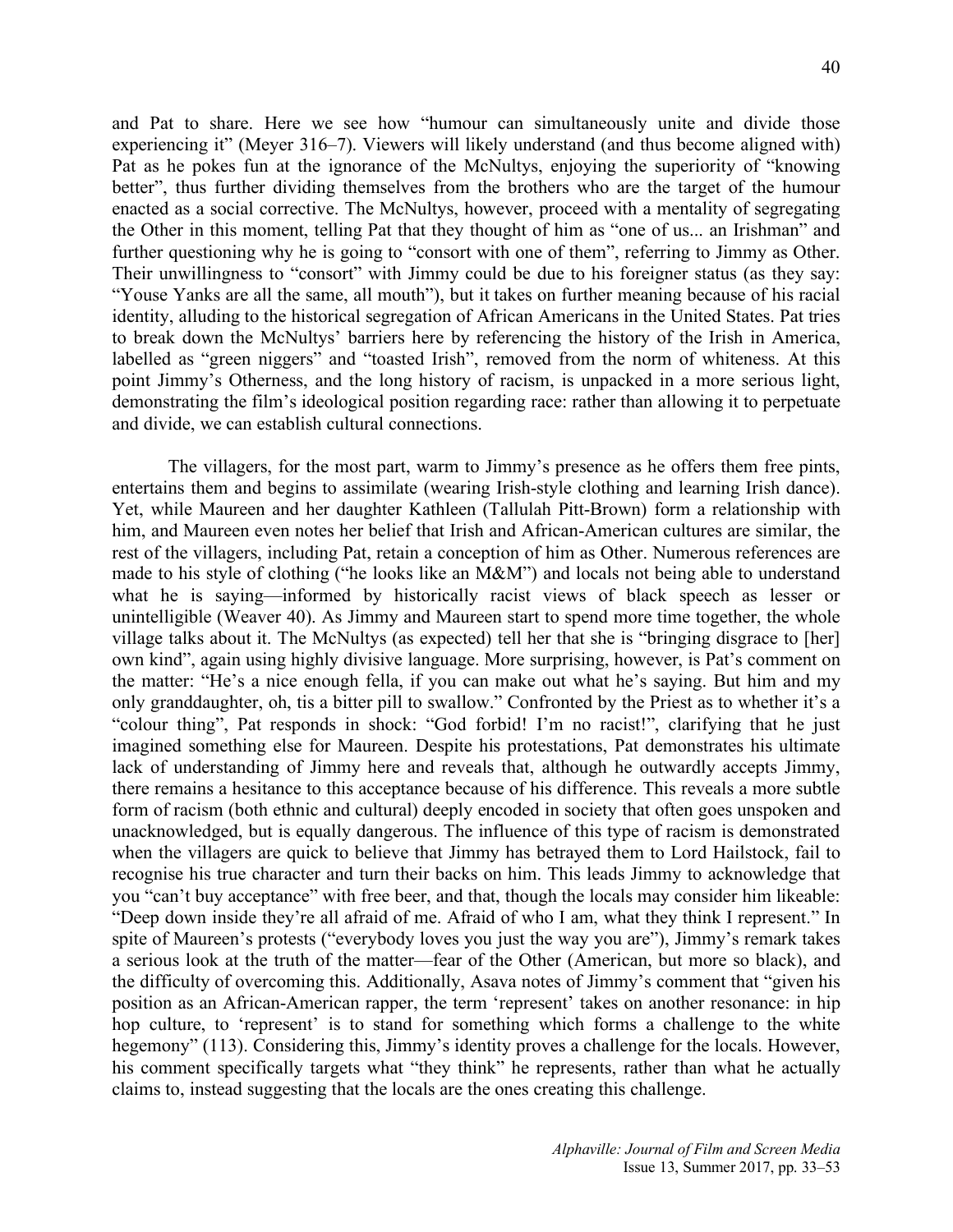In *The Guard*, Wendell Everett experiences similar difficulties when interacting with the locals. Unlike Jimmy, we do not see Everett in the US at all and there is no big reveal of him in Ireland. Instead, after a passing comment that Sergeant Boyle will attend an FBI briefing in Galway, we are launched straight into Special Agent Wendell Everett giving this presentation. In this sense, his presence in Ireland is first considered in terms of his status as an FBI agent and an American. When we see him at the briefing we realise that he is also black, but there is no shock expressed at this or immediate attention paid to it.

Despite Everett's subtler introduction, his racial identity is focused on soon after he appears. This is courtesy of Boyle, who has already been introduced as an independent thinking, somewhat rogue Guard who samples drugs, takes money from the wallets of the dead, fiddles with corpses and tells his new partner: "Ah, would you fuck off to America with your 'appropriate', fucking Barack Obama." This statement, demonstrating Boyle's lack of concern for political (or social) correctness, is revealing in terms of his later interactions with Everett wherein he employs post-race comedy (using racist language to make fun of racism). During Everett's briefing, as he describes the suspected (white) drug traffickers, Boyle raises his hand and interrupts with the question: "I thought only black lads were drug dealers?" This question, and Boyle's continued interruptions, which expand his conception of dealers to include Mexicans, draw immediate attention to Everett's racial identity, supplying the tension of the scene, but ultimately the comments draw more attention to Boyle than to Everett. He is met with confusion and shock from Everett, silence from the other Guards present, and is finally told to apologise by Inspector Stanton (Gary Lydon). Boyle is "Othered" among his own category of people—white Irish Guards—receiving no support or laughter from them. Everett considers Boyle's interruptions as "racist slurs", which leads to Boyle's statement that racism is part of his culture. It is at this point that the other Guards actively protest his comments—something they notably did not do during his use of racial stereotype—and claim that he is "showing [them] up". They take offence at being labelled as racist, a categorisation that many are too uncomfortable or unwilling to face despite the persistence of racist perceptions.<sup>4</sup> Stanton tries to calm the situation, saying: "Now, now, lads, come on, not in front of the American" before turning to Everett to acknowledge that Boyle is "just messing" with him. Here, Stanton himself "Others" Everett—but as American, not black—by implying that everyone should be on their best behaviour because of his nationality. At the same time, he reveals that he and the Irish Guards present are all aware that Boyle is only joking—something Boyle confirms, saying he is just having "a bit of fun" and means nothing by it. Rather than invoking laughter in this moment, it is the "differentiation function of humour" (Meyer 323) that is enacted, creating oppositions between those present in the scene. In one sense, Everett is even further differentiated here because he, as an American, did not pick up on the culturally Irish sense of humour that the others realised was "just messing". However, Boyle is also differentiated in that even those who understood his humour did not appreciate it, particularly the Guards from Dublin who seem to consider Boyle as lesser, a "knacker from the country" who they deem unintelligent. Ultimately, these lines of division unite Boyle and Everett, an aspect of character construction that I will explore later in this article.

Everett is further framed as Other, and again drawn closer to Boyle, when he goes out to canvas the rural Connemara area central to Boyle's case, now linked to his drug investigation. The first door he knocks on is answered by a woman who, speaking in Irish, calls to her husband to say "[t]here's a black man at the door". Incongruous humour is used here as Everett expected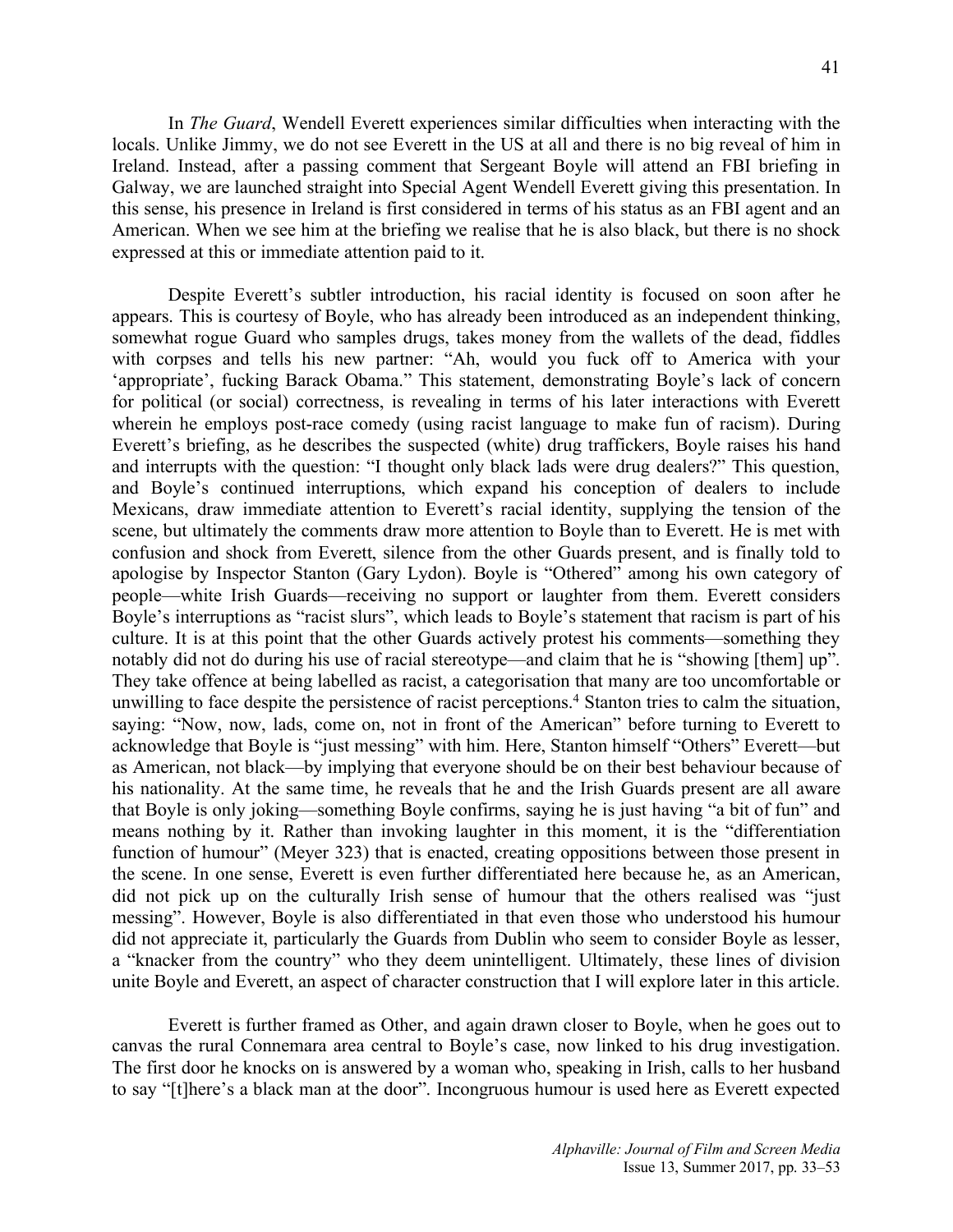them to speak English and is confused when they do not. There is also superiority at play in that viewers are given subtitles to understand what the locals are saying about Everett, and are thus "in on the joke" that the couple *do* understand Everett's English, but refuse to speak it or give him information, something he does not realise. This humour, of course, comes at the expense of Everett who is "made foreign" here both in terms of his Anglo-American identity and his race as the textual processes of othering can equally be mobilised in the generation of tonal qualities that are comedic. After repeatedly being ignored by the residents at home, at a hurling match and on the road, Everett eventually stops to talk to a horse, deriving further humour from the incongruity of questioning an animal, though he gets the same response from it as the people, a situation at which even Everett laughs.



**Figure 2: Agent Wendell Everett interviews a horse after getting no help from the people residing in the area.**  *The Guard* **(John Michael McDonagh, 2011). Reprisal Films. Screenshot.**

Ultimately Everett seems to be considered an outsider equally because he is an American (with a different, more serious, and apparently politically correct culture) and because he is black, whereas Jimmy in *Irish Jam* is predominantly differentiated on the basis of his blackness rather than his nationality. This, in part, could be because Everett does not bear any stereotypical markers of his race (discussed in more detail later in the article), appearing and behaving only as a professional FBI agent, whereas the framing of Jimmy relies heavily on stereotypical performance, from his appearance to his actions. In keeping with this, the humour of each film is also quite different. Though both utilise stereotype, *Irish Jam* features overt, performative humour, whereas *The Guard* relies on more subtle and sarcastic humour, drawing on truths and relying on audiences' understanding of culturally specific behaviour and language. In what follows I will analyse specific themes of humour from each film, outlining how they function in different ways.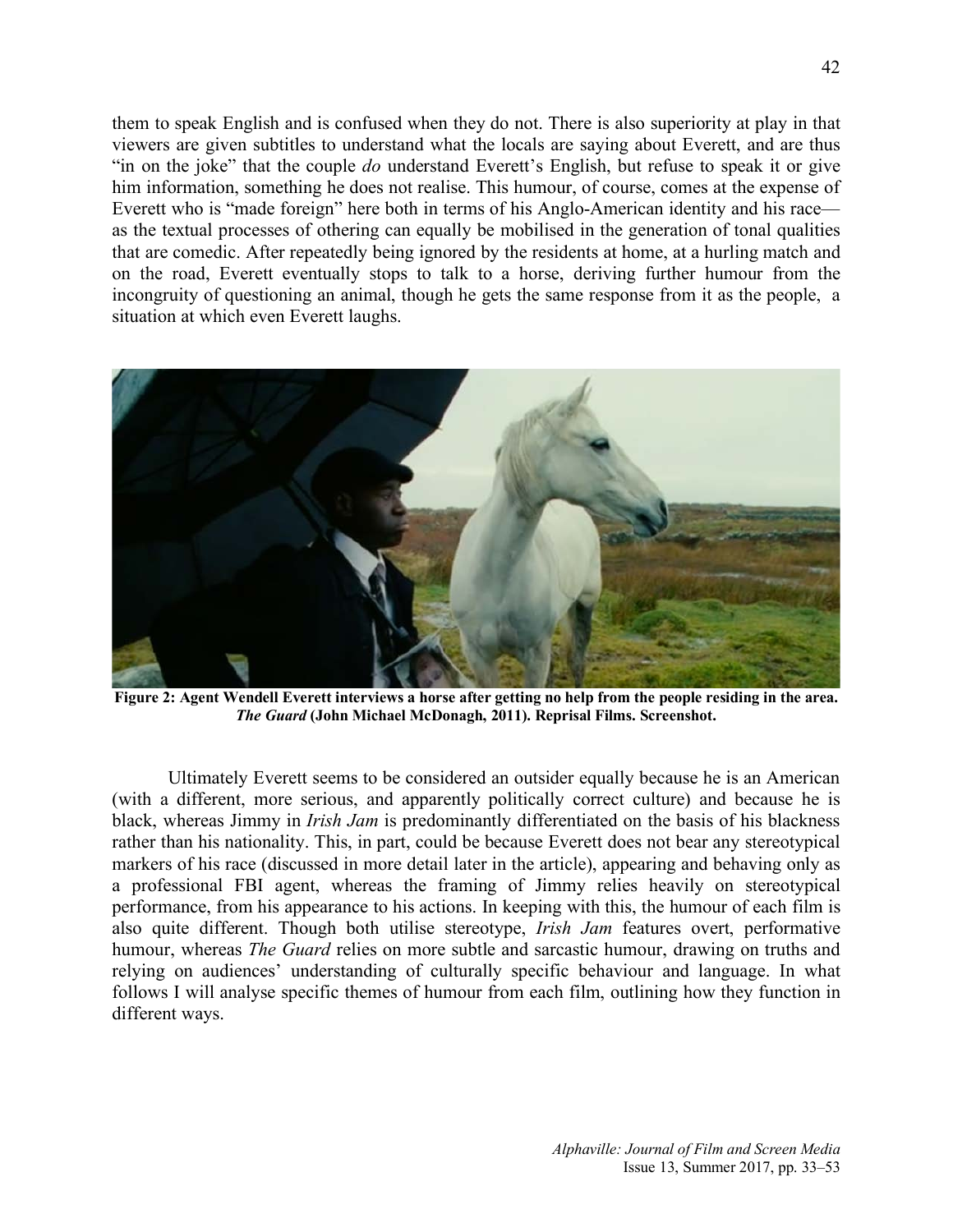#### **Romance and the Humour of Stereotype in** *Irish Jam*

In the case of reverse humour, wherein racist discourse or stereotype is performed using the same signs but for reverse semantic effect (as anti-racist), its polysemic nature becomes problematic as a racist meaning is still mobilised and required in the generation of comedy (Weaver 32). Racism is used to create comedic effect on two levels: by reframing, or displacing, the racist gag (even if based on the ignorance of the speaker) and by mocking the very notions of racist discourses of othering. On the one hand, once a degrading of the Other is deemed to be generating the humour—even in a subversive or comedic swipe at earlier discourses—it could be deemed problematic; on the other, if the gag resides in a deconstruction of discourses of othering then the effect might be more affirmative. Historically, racist stereotypes were enacted by black and nonblack performers alike, but the intention of the black performers was to distance themselves from these stereotypes: "they were *performing* these roles, not embracing them as representative behaviour" (Sotiropoulos 9; emphasis in the original).<sup>5</sup> Unfortunately, these performances could equally be considered as furthering the stereotypes if audiences perceive the performance as real. Berger notes this risk in his discussion of ethnic comedy, stating that "the comedians always face the risk of being thought of as ashamed of their racial or ethnic identity" (70). Simon Weaver further explains that, just as we may laugh both with and at these performers, this type humour needs to be considered in terms of how it may "*simultaneously*  'play on' and 'play off' the long-established stereotypes" as, no matter what, it relies on "the sign-systems of earlier racism" (33; emphasis in the original). A performance of highly stereotyped humour, which falls dangerously close to simply perpetuating the stereotype, is particularly evident in *Irish Jam* through the dichotomy of Jimmy's relationships with the woman known only as Psycho (Mo'Nique) and with Maureen.

Psycho and Maureen are depicted in terms of "one of the central dichotomies of embodied racism—civilization/nature—which describes the 'other' as savage or corporeal in comparison to the civilized white European" (Weaver 37). This stereotypical trope is inherent even in the naming of the black female character in this film as Psycho; rather than treating her as a fully rounded, empowered character, this instead suggests that her agency is diminished due to a pathological psychology and constructs her as simply "crazy". The representation of Psycho as "savage" is enforced during her introduction in the film. She shows up to Jimmy's apartment in a wedding dress, pounds on his door, breaks it down, screams, chases him, tries to strangle and bite him and tells him she loves him as he expresses fear and attempts to evade her, eventually fleeing out a window. This scene contains physical humour during Jimmy's escape (particularly as he has just gotten out of the bath and is clad only in a towel) and in the hyperbolic performance of Pyscho's inability to control herself emotionally and physically. Meanwhile, although our introduction to Maureen does not portray her as tame—she defiantly approaches Jimmy after his call for "native women"—she is generally portrayed as level headed and dependable, a good mother and an active member of the community. While she does lash out at the McNulty brothers, attempting to punch one of them, it is only in defence of Jimmy, suggesting it is the "right" move. Ultimately, we are offered a well-rounded portrayal of her character, which contrasts with the one-dimensional portrayal of Pyscho.

The second time Psycho appears in *Irish Jam* is in a dream (or more accurately, nightmare) that Jimmy has after he has been attacked by the McNultys. In it, Psycho pulls a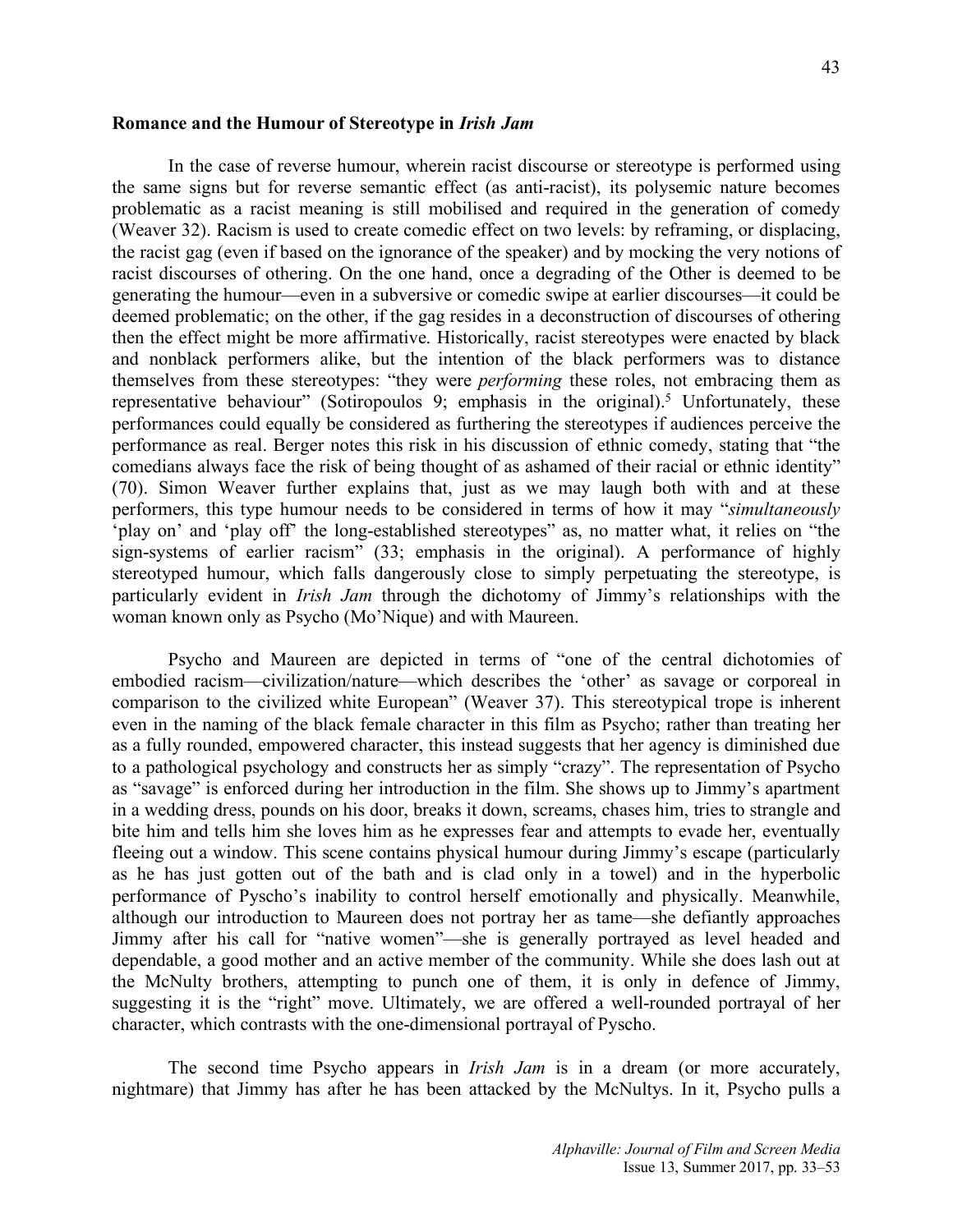chicken leg out of the fridge of Jimmy's old apartment as he sleeps on the couch, and proceeds to sniff and bite it savagely, while telling Jimmy she is going to chew him up in the same manner. The scene is enhanced with animalistic sound effects and ends with her forcing him to eat the chicken with her. Once again her emotions appear over-expressed, and there is an emphasis on overindulgence of both food and sex. While the overemphasis here is comedic, it also plays directly into stereotype. Although the exact origins of the stereotype associating blackness with an unhealthy predilection towards, or overindulgence in (fried) chicken are unknown, narratives from as early as the eighteenth and nineteenth centuries, and visual imagery from the twentieth century onwards, make the connection between the racial category and the food, fuelling the racist stereotype that still exists today (Williams-Forson 44). This stereotype is also often linked to an overindulgence in sex or sexuality (as in *Irish Jam*). By using chicken to project broader cultural stereotypes (including overindulgence and excess), the white perpetuators capitalised on the known fact—which they then distorted and oversimplified—that black people did raise chickens, eat them and sometimes steal them out of necessity (Williams-Forson 49). The hyperbolic performance of Psycho's appetite (for both sex and food) here is similarly grounded in the reality of her basic need for both, and then distorted—depicting her relationship with each to the extreme—for negative impact. As Jimmy screams and wakes up we immediately note a contrast between the dark (evening), cluttered and overbearing aesthetic of his dream space and the clean, safe, white bed and bright daylight he awakes to. As Maureen's daughter Kathleen enters the room we realise that it is in her house, and further discover that Maureen has taken care of Jimmy, put him to bed (with no sexual connotation) and washed his clothes. Whereas Psycho was seemingly aggressive and dangerous, Maureen is seen to be nurturing and safe.



**Figures 3 and 4: The stereotyped representation of Psycho (left) as compared to Maureen and her daughter Kathleen (right).** *Irish Jam* **(John Eyres, 2006). Bauer Martinez Studios. Screenshots.**

We finally learn a little more about Psycho later in the film when Jimmy explains to Maureen that he was supposed to marry her because of a deal he lost, but that she "got all emotional" so he gambled and lost the money that she gave him for their honeymoon and fled. While our sympathies would normally lie with her as the victim of the situation, Jimmy goes on to describe her as "140 kilograms pit bull, block jaw" highlighting her aggressiveness as well as her weight. In a later scene, when Maureen tells Jimmy that if he ever hurts her daughter she will either kill him or call Psycho, he says that he would rather be killed, only increasing the level of fear associated with Psycho.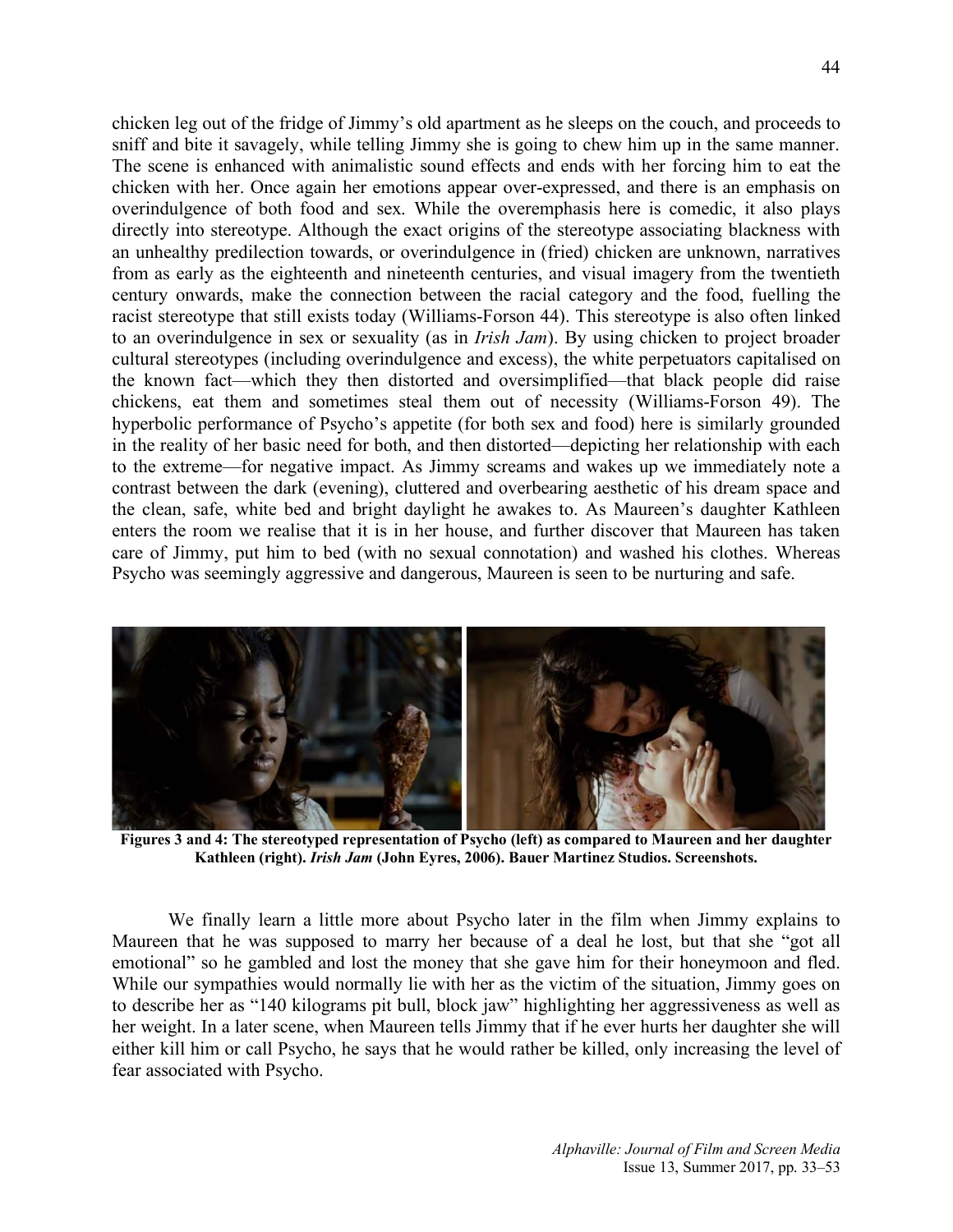After this, Jimmy's relationship with Maureen develops further. This relationship, however, is generally marked by a lack of sexual intimacy in line with the trope of civilised modesty attributed to Maureen as a white European woman, and in keeping with fears of miscegenation. Kathleen is often present with Jimmy and Maureen, and they form a happy family unit. Even their eventual wedding is deemed a "family marriage" with Kathleen participating at the altar. It is only at the wedding that we see Jimmy and Maureen first kiss, condoned by the Priest, and even this is quickly covered by the veil. Additionally, Jimmy essentially acts as a healing device; Kathleen—mute since her father's death—reclaims her voice to ask Jimmy to stay in Ireland. Asava notes that "the fact that this healing occurs in the desexualized black male body recalls the slavery-era stereotype of the 'magic' or 'noble negro'" (110). In this sense, not only does the portrayal of Psycho affirm the "savage" trope, Jimmy's removal of himself from this trope through his preference for Maureen ultimately only places him within another stereotypical category—the desexualised healer. This positioning is not overtly performed or enacted as a form of reverse humour and, as such, it problematically presents this particular stereotype as natural, rather than mocking it.

Just as Jimmy cannot escape Psycho (she appears one last time during his wedding to Maureen yelling, "Jimmy, get your black ass away from that girl", and the film ends on a freeze frame of her, still in her wedding dress), stereotypification is (unintentionally) inescapable in this film, an unfortunate consequence of any othering process. Though these stereotypes largely focus on the black characters, and their contrast in white characters, the Irish are not immune to them. Attempting to fit in with the locals, Jimmy serves discourses of stereotypes and "assimilates by wearing green and drinking Guinness" (Asava 145). However, in doing this, his "constructed appropriation of an Irish identity … is commodified and consumable" (Ibid), and feeds into Hailstock's conception of Ireland marked by consumption and leisure. Further stereotyping of the Irish is evident in the locals' clash with the Anglo-Irish Lord Hailstock in the Big House (a remnant of British rule), and in Jimmy's warning to the local Priest to "stay away from little boys" referencing the sexual abuse scandals associated with the Catholic Church (though the Priest also reverses some stereotypes of religion by driving a motorcycle and wearing leather biker attire). At one level, the performance of stereotype is clear, particularly in the case of Psycho where hyperbole is overtly utilised, and can thus be interpreted as a reversal and considered as such by those who laugh along with it. However, these performances can equally be read as simply fuelling the stereotypes, playing into them for the purpose of laughs rather than attempting to change them. This dichotomy is further realised during the end credits of the film when, as part of Jimmy's rap which plays alongside them, Psycho is finally given voice to express her side of the story. She raps: "You don't like me because I'm a big girl, when all I want to do is rock your world. You can take a trip to the end of the rainbow, and even if you think I'm insane, I remain strong. And if you think I'm too big to hold, you better take a look, because I'm the real pot of gold." Without these comments, easily missed by viewers who don't watch the credits, her character is simply a stereotype and comic device. However, when she talks back here, and is given emotional depth, we see that in addition to the negative qualities attached to her stereotyped portrayal she has the positive attributes of confidence and strength. Though this moment of the film is an afterthought of sorts during the credits, it most clearly reverses the stereotype and reveals the need to look beyond it. Even still, the lyrics simultaneously and problematically suggest an alignment of her character with Irish identity (as the sought-after, traditional, upwardly mobile class in nineteenth- and twentieth-century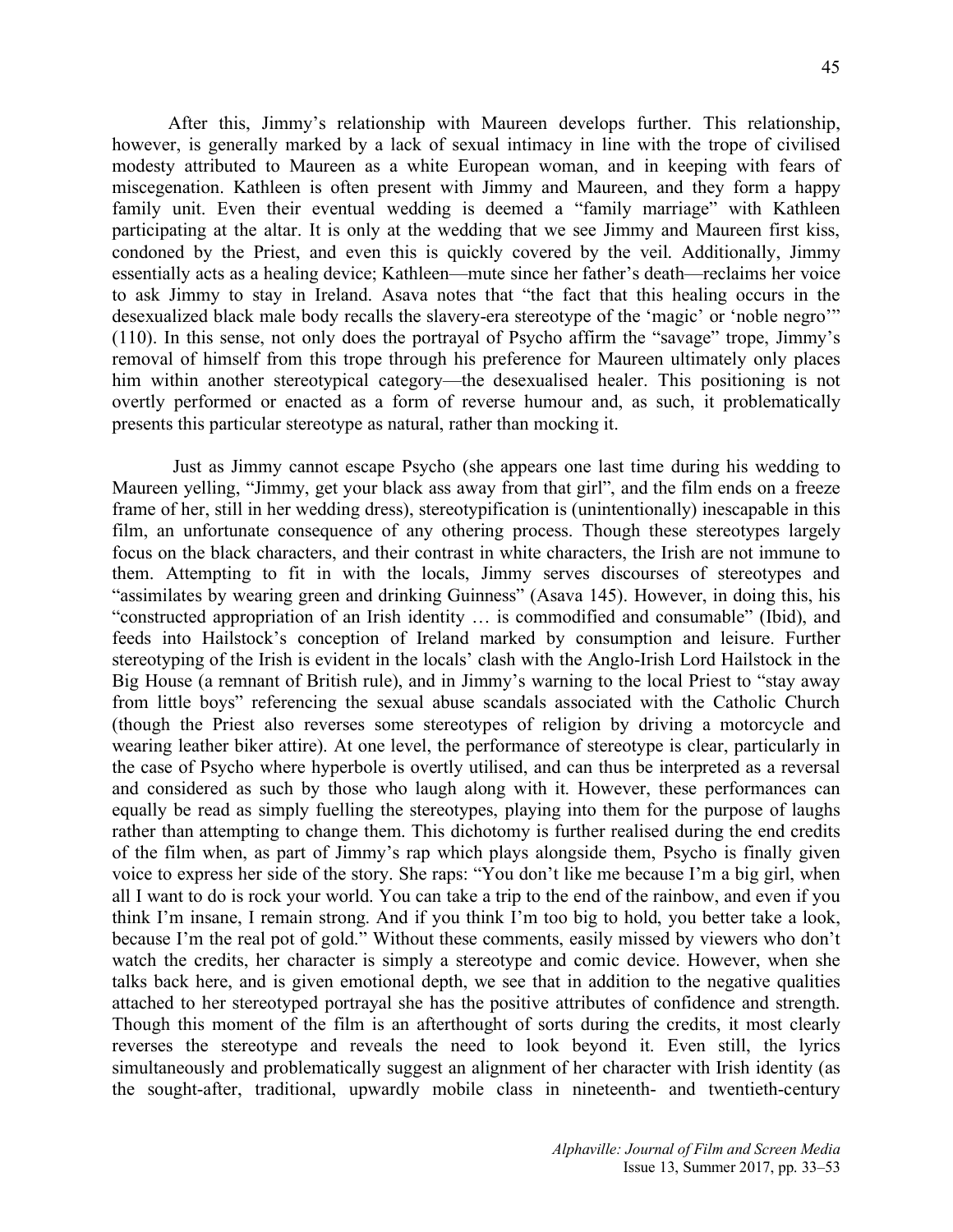America) through references to leprechauns, rainbows and gold, but also through material wealth and possession. Like Jimmy, Psycho is also unable to escape problematic representation in the film. Ultimately, for the film's reverse humour to work, audiences are expected to realise that the (often problematic) performance of stereotypes within the film are (for the most part) not to be taken at face value as a truthful reality.

#### **Friendship and Humour as a Social Corrective in** *The Guard*

Though the friendship between Boyle and Everett in *The Guard* is unconventional in many ways, it does follow a longstanding archetype of friendship between black and white male characters in literature and film. Leslie Fielder notes a persistence of the relationship, "between a white refugee from 'civilization' and a dark-skinned 'savage'", throughout American literature (15). In film, this relationship has often manifested itself in the biracial buddy film (a subgenre in its own, often enacting the friendship between two men in law enforcement). However, in these films race is used to "efface the intimacy and vulnerability associated with homosexuality by the 'marriage' of racial others, so that this transgressiveness displaces homosexual anxiety" brought about by the pairing of male leads (Fuchs 195). The most successful examples of the buddy film reverse the binary of savage versus civility so that it is the black character who is civilised, but also out of touch with his masculinity and sexuality (Ames 53). In many ways, these (largely American) conventions are apparent in *The Guard*; as we have seen, Boyle does not follow the rules and appears isolated from his community while Everett is portrayed as a professional. Just as the characters continuously surprise one another throughout the film, conventions and stereotypes are also often upended.

Though Boyle and Everett do not start out as friends, given Boyle's interruptions at the briefing, he grows on Everett as his seemingly offbeat comments reveal a further depth to his character, leading Everett to surmise: "I can't tell if you're really motherfucking dumb, or if you're really motherfucking smart." While Boyle is "only messing" and many of his comments seem abrasive, they also reveal a further depth (of truth). For instance, Asava notes that, though his comments during the briefing are "farcical", they also "belie certain truths—media representations do focus on black and South American criminals, associating dark skin mostly with illegality, Irish nationalism remains linked to racist discourses given its insular approach and Irish people continue to be victimized by racism abroad" (163). Similarly, the questions Boyle asks Everett reflect stereotyped representations and perceptions of African Americans: "Did you grow up in the projects?"; "I thought black people couldn't ski? Or is that swimming?" By this point, we, and Everett, understand Boyle's character and it is clear to all parties that his questions are intended as humorous. While they do not directly elicit laughter, evidenced by Everett's blank stare and flat "Ho. Ho", they are recognisably facetious and reveal the incongruities between stereotype and reality. Everett explains that, though it "might surprise" Boyle (and viewers who are used to stereotypical representations), he comes from a privileged background including prep school, Yale, summer in the Hamptons and skiing in Aspen, and that he was a Rhodes scholar—all things traditionally associated with upper-class whiteness. While his answers reverse stereotypes, they also problematically suggest that, for the black man to become "buddy", or achieve respected status, he must not only be desexualised, but also defy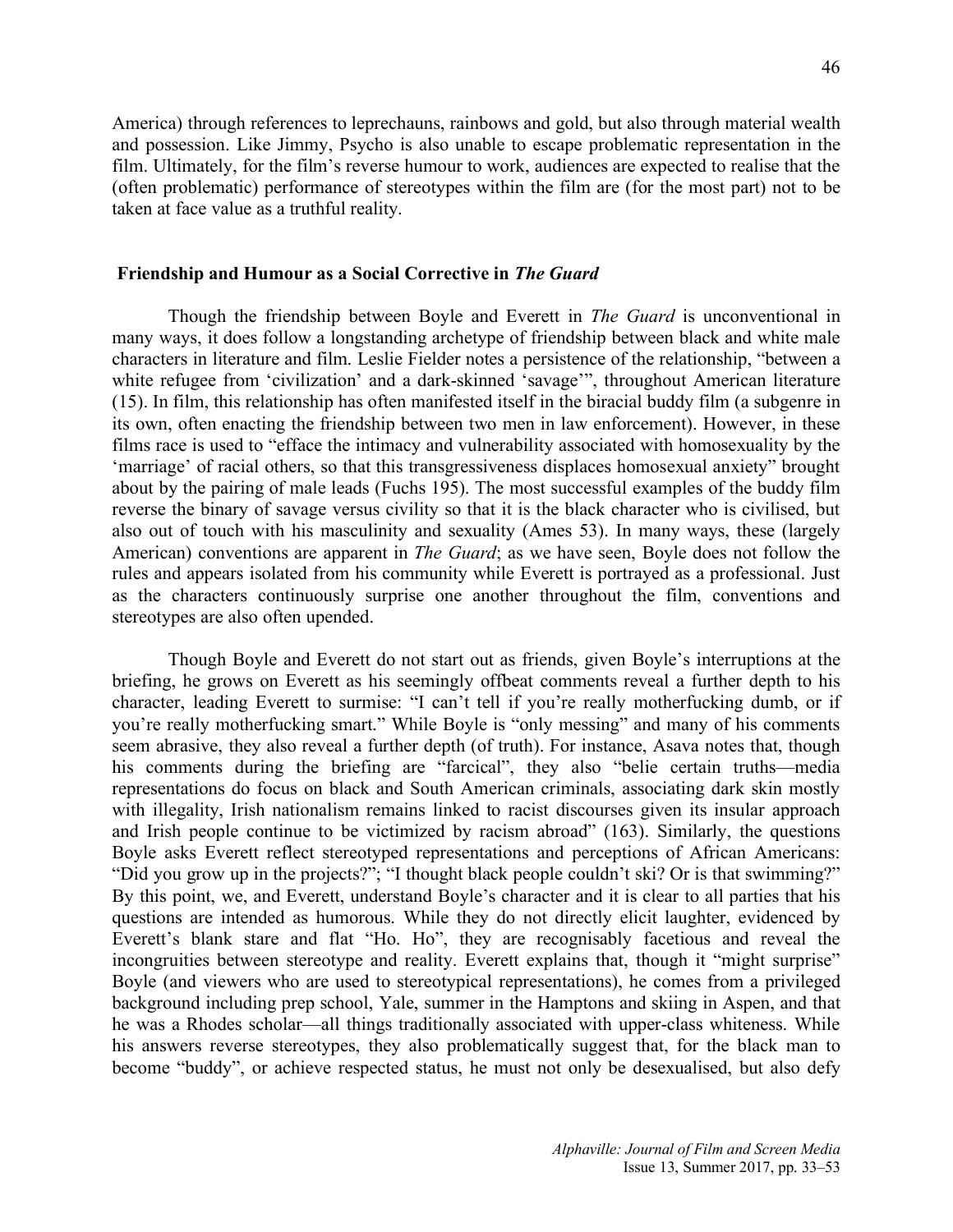other typical stereotypes, taking on the qualities, and stereotypes, of upper/middle class whiteness instead.

Everett's blackness is not the only target of Boyle's humour in the film, however, and racist stereotypes of African Americans are not the only ones questioned. Everett's nationality, and involvement in American law enforcement is teased as well. Boyle jokes that, as an FBI agent, Everett is "more used to shooting at unarmed women and children" than armed men, and also says that if he dies during their raid to: "Just pin a medal to my body like with those lads coming home from Iraq." While Everett responds with a "fuck you" to both comments, and Boyle is clearly playing with him, these comments again touch a nerve, outwardly speaking on American militarisation and its problematic elements. Equally, with his racist line of questioning Boyle performs himself as a foolish stereotype—someone from the country who doesn't know any better. This stereotype is also quickly reversed, however, when Everett realises that Boyle has done research on him and knows about his previous cases. Everett's expectations continue to be reversed when he assumes that Boyle won't know what a Rhodes Scholar is, but is proven wrong. Demonstrating himself to be highly educated, and quick witted, Boyle disproves the stereotype of the rural Irish as uneducated and "behind" (which is particularly incited by the imagined superiority of the Guards from Dublin in the film).



**Figure 5: Boyle and Everett as "buddies".** *The Guard* **(John Michael McDonagh, 2011). Reprisal Films. Screenshot.**

Boyle's intelligence similarly disproves, or adds layers to, the archetypal reversal of savagery and civility in these buddy movies. Boyle does perform the "savage" in terms of his lack of restraint with drugs, drink, prostitutes and his comments, even telling Everett that someday he'd like to have a family but he's "too busy whoring around and getting fucked up at the moment". However, he also turns out to be the only Guard on the case who won't accept a bribe from the traffickers, and is ultimately the one to foil them. Equally, he reveals he has travelled to Disneyworld on his own and that Goofy is his favourite character—not typical of wild masculinity—and he demonstrates a worldly intelligence and awareness of perceptions,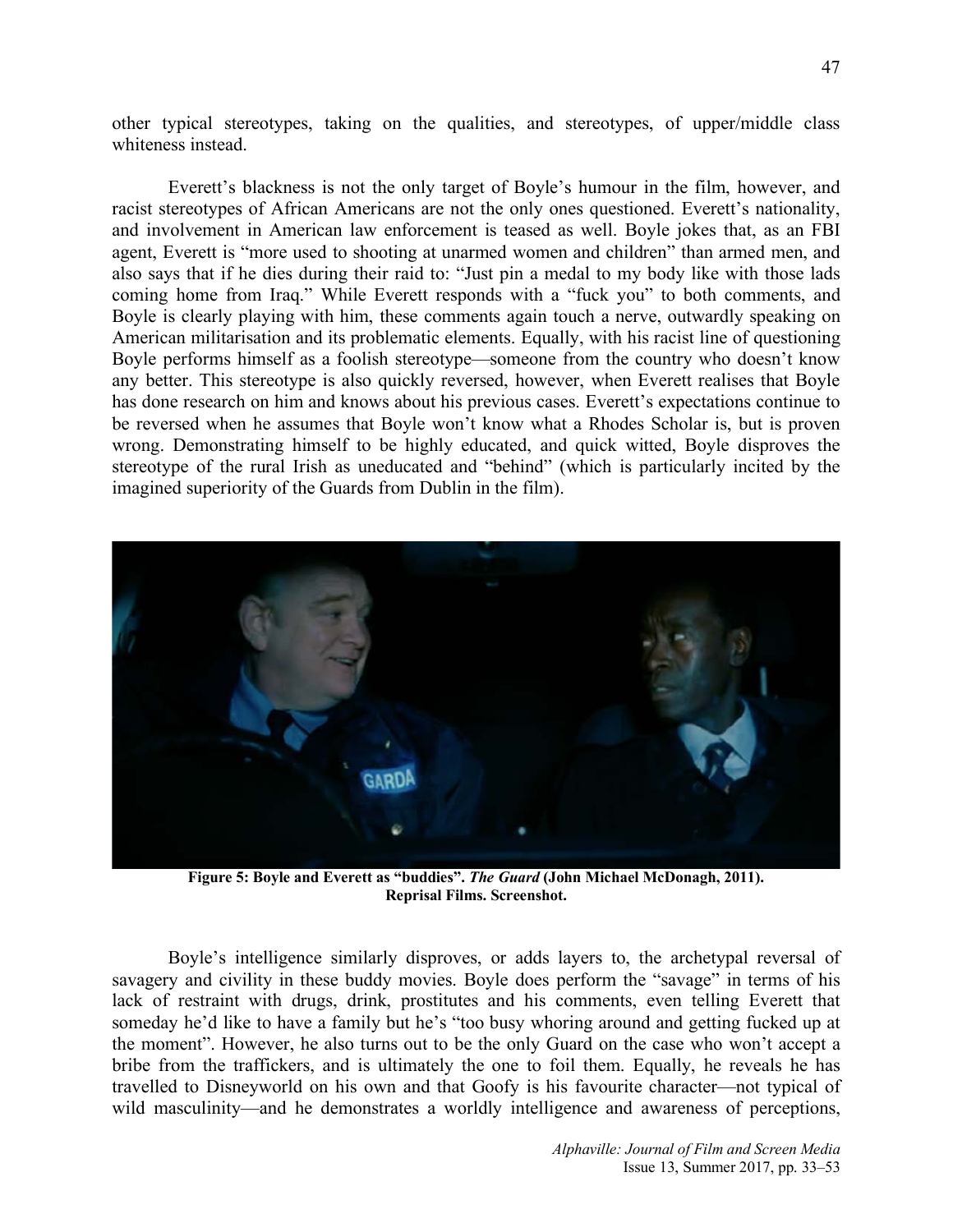both in his deliberately facetious line of questioning and awareness of everything from Rhodes Scholars to the Birmingham Six and the use of homemade submarines to smuggle cocaine out of Columbia. He also behaves in a gentlemanly manner while caring for his elderly, ill mother and while speaking with the wife of his newly appointed partner who is murdered early in the film (something Inspector Stanton is incapable of, making assumptions about her nationality and dismissing her concerns). Ultimately, Boyle cannot be pinned down to one category, surmised by Everett's inability to decide if he is really dumb or really smart.

Similarly, while Everett does perform as "civilised" in *The Guard* with his privileged background and professional and by the law attitude, he is not confined to this category. When he begins to tell Boyle about his wife and children, domesticating himself, Boyle shuts this down, refusing to look at the photo of his baby, and thus removing Everett from being relegated to this domestic sphere. His masculinity (in a more typically conceived sense) is re-established later on in the film when we learn that he has been shot three times in his line of work. Everett also returns Boyle's bluntness back to him, calling him an "idiot" and "rude", responding to his claims of being an Olympic swimmer as "bullshit" and repeatedly telling him "fuck you". His language and forwardness here matches Boyle's, again removing him from the realm of complete civility. The two characters' frankness with one another is what allows their humour to function as acceptable (even Everett eventually smiles at some of Boyle's confrontational comments) and brings them closer together, building their friendship and differentiating them from the others; it also allows them both to present the binary of "savage" and "civil" more as a blend, each character containing elements of both despite being weighted towards one side. These layers to the characters, along with many asides in the film (like Boyle's Olympic summer side story), interrogate surface and real narratives of the self, and raise questions of how well we can come to know another person.

The outcome of the two characters is similarly ambiguous in terms of how it deals with the "noble negro" stereotype (as discussed in relation to *Irish Jam*). On the one hand, it is with Everett's support that Boyle is finally able to realise his heroism at the end of the film in the takedown of the criminals, leading Asava to note: "Boyle … reclaims this manhood through the black male, albeit here the black male is a co-actor, a partner in the war against crime" (166). In this sense, once again, the black male has been used as a device to heal the white male, feeding directly into the stereotype. However, Everett is labelled a partner here, giving him equal footing. Further to this, it is Everett who is left standing at the end of the film while Boyle is assumed dead. Reversing the inequality present in the convention wherein the black male willingly sacrifices himself, it is Boyle who makes the willing sacrifice here, and it is for himself (and justice for his murdered partner) rather than for Everett, who is allowed his own path.

Ultimately, *The Guard* is "rooted in postmodern irony, intertextuality and polysemy, and full of cues not to take the text seriously" (Asava 164). Many elements of the film are, indeed, not meant to be taken seriously, allowing for the film's humour. However, both the polysemy of this humour and the characters themselves illuminate overt and covert racism and, conservatively, reverse stereotypes. Therefore, as a whole, the film should be taken very seriously. Boyle's behaviour, which positions him as the fool, acts as a social corrective throughout the film by confrontationally voicing covert racist perceptions that are often left unspoken, while proving them to be incorrect. Historically, laughing at foolish behaviour has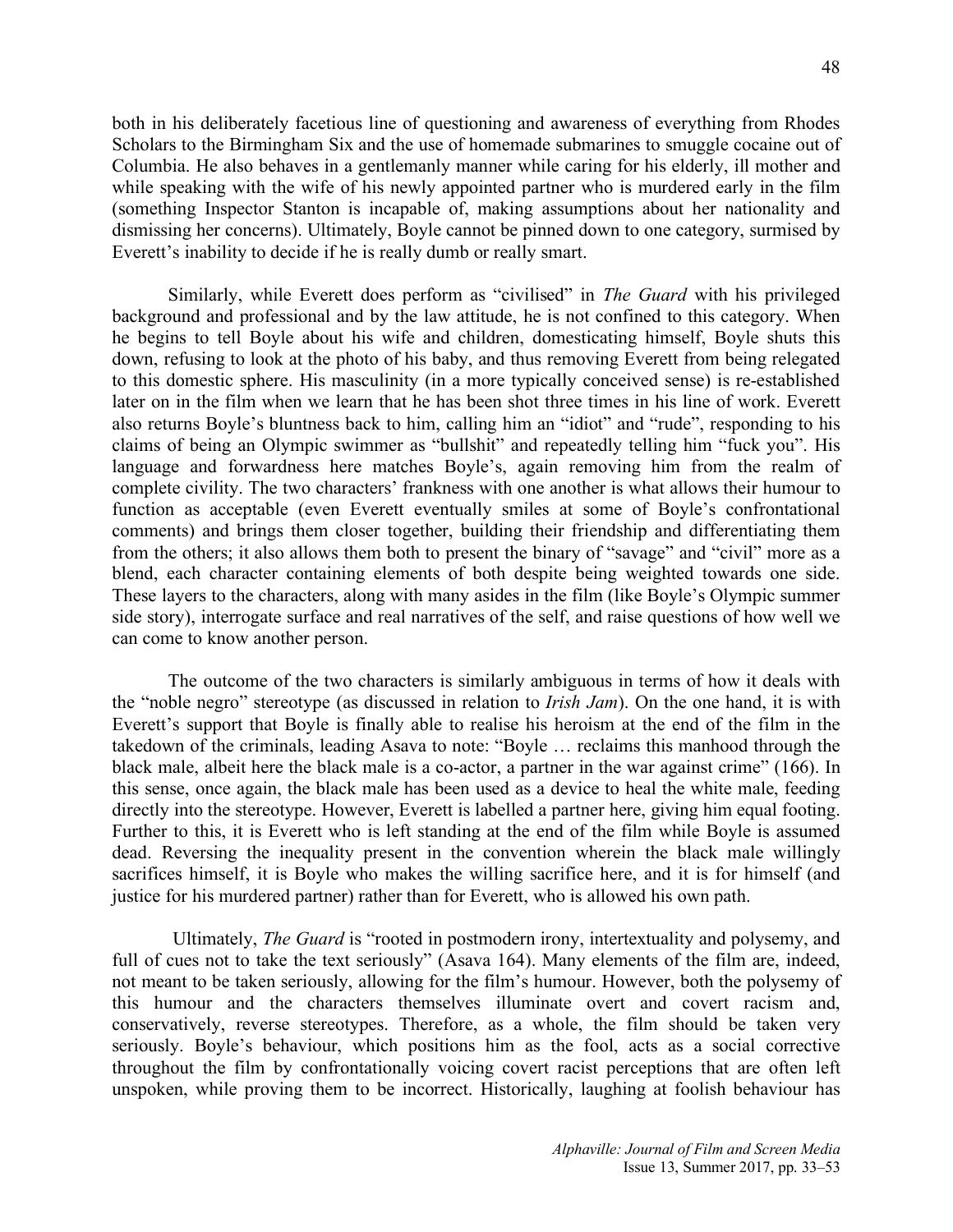been used to show that certain behaviours or beliefs are not acceptable (Meyer 314), and Boyle's behaviour makes us realise that various forms of racism (overt and covert) are not only unacceptable and rude (as he is scolded), but also incongruous with reality, as his comments are juxtaposed with Everett's character.

#### **Conclusion**

The use of Ireland as a setting for these films allows us to consider the differentiation of individuals on two levels and, importantly, positions the interrogation of race within a uniquely nontaboo Irish whiteness (historically suffering its own prejudices). By placing Jimmy and Everett in Ireland rather than America, both films broach the topic of national identity as a form of Otherness in addition to race (creating a blended cultural differentiation) and simultaneously imply that Ireland, and the Irish context, may be a safer place in which to allow questions of race to unfold. While blackness acts as the primary marker of differentiation for both characters, this is sometimes conflated with national identity in terms of cultural difference (from interest in basketball to a business-like professionalism), suggesting that within the American cultural landscape they would be less "Othered". However, the brief glimpse we get of Jimmy in America reveals direct interactions only with other black characters. Though his street performance does have white onlookers, it appears that he offers only passing entertainment for them, especially considering their lack of donations. Therefore, the film equally frames a division between black and white identities in America, reflecting an unfortunate social reality of the country. Meanwhile, the whiteness of Ireland, a country much newer to multiculturalism than America, offers an acceptable platform for the humorous interrogation of racist ideology, considering humour ("messing around" and the ability to take a joke) as a marker of Irishness and the position of the Irish as historically both perpetrators and victims of racism. Ultimately, these films are able to interrogate racist ideologies (overt and covert) in a manner that is not overly confrontational by utilising humour as a social corrective.

The humour in *Irish Jam* and *The Guard* is quite different—though there are instances of incongruity, superiority and relief in each—but, ultimately, both films remain fundamentally conservative in their approaches to race. *Irish Jam* primarily utilises hyperbolic performances of stereotype to reverse expectation in its generation of humour, while also allowing some stereotypification to continue, whereas *The Guard* primarily utilises subtle, facetious humour to highlight undercurrents of racism, targeting media representations and unspoken contemporary racist perceptions. Accordingly, the African-American characters in each film are framed differently. While Jimmy controls much of the humour in *Irish Jam*—fitting as actor Eddie Griffin is also a comedian—he also embodies common perceptions of African-American males, displaying perceived markers of blackness. Though he uses these to prove there is nothing to fear about his Otherness, revealing the layers of his personality and ultimately becoming the hero of the village, he also falls dangerously close to being categorised as a stereotype, particularly in terms of the "noble negro". Meanwhile, much of the humour in *The Guard* is controlled by Boyle rather than Everett, though he does contribute to it. Perhaps because the humour stems from the white male character, Everett himself embodies the literal reversal of stereotype in that he does not fit into the box created by stereotyped markers of blackness, allowing for Boyle's confrontation of racism to be fully realised as incongruous. However, this can equally be taken to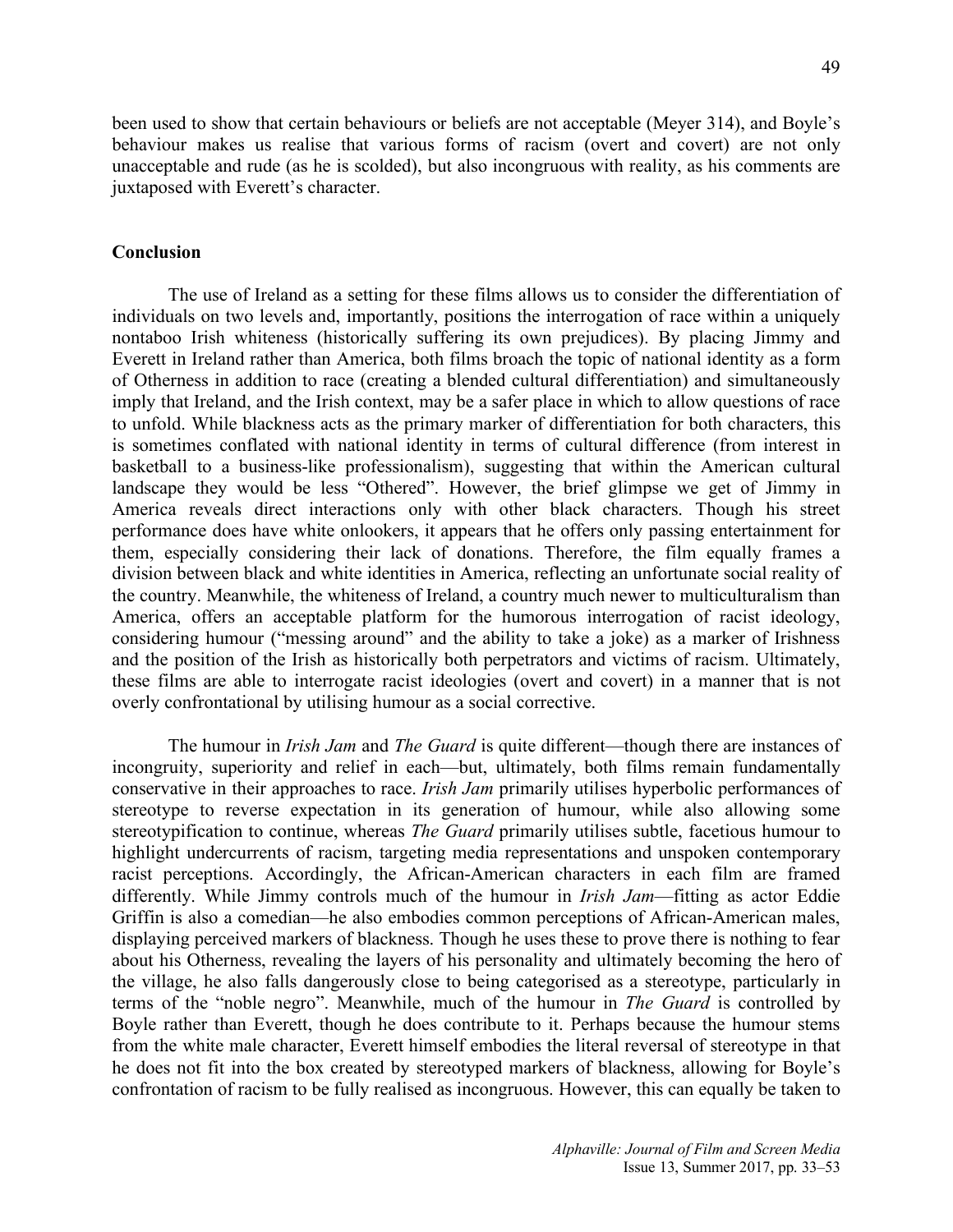suggest, problematically, that in order to achieve this reversal Everett had to take on a white identity. While *The Guard* displays a subtler, more intelligent, humour, both films ultimately rely on stereotypes in their interrogations of race, confronting them but also allowing them to persist. Therefore, though the humour in both films does act as a social corrective, confronting racist ideology, it ultimately remains conservative in its approach and limited in its scope, playing it safe in Ireland.

# **Notes**

<sup>1</sup> While L. P. Curtis focuses on the depiction of the Irish in British periodicals, this book contains a chapter dedicated to American depictions, titled "Irish-American Apes", largely comprised of the work of caricaturist Thomas Nast for *Harper's Weekly*. One of these depictions ("The Ignorant Vote: Honors are Easy", published in *Harper's Weekly* on 9 December 1876) features balanced scales with an African American on one, labelled "Black", and a simianised Irish American on the other, labelled "White"; it portrays the balance of politics in America at the time, giving equal weighting to the emancipated slaves in the south and the "brutish and simian" Irish American in the north (Curtis 60).

<sup>2</sup> Gardaí refers to the police in Ireland.

<sup>3</sup> Part of Jim Crow ideology was the association of blackness with dirt and disease, which could "rub off" on "clean" whiteness. Zimring notes this conflation of dark skin and filth (82) and/or disease (98), as well as the racialisation of "dirt" in the advertisements of soap companies in the 1890s through the conflation of the terms "clean" and "white" (91). A clear example of this can be found in an 1899 Pears' Soap advertisement ("The First Step Towards Lightening"). Muhammad links the ushering in of "the age of Jim Crow" with statistician Frederick L. Hoffman's analysis of census data (published in 1896 as *Race Traits and Tendencies of the American Negro*) which linked blackness with disease, death and criminality as a result of race rather than disadvantaged socio-economic conditions (35, 39, 46). While Smith notes that the association of blackness with disease is an old one, predating the 1890s, he also connects it to this time period, updating it with new fears arising from the advent of germ theory, noting a close relationship between the rise of tuberculosis, medical segregation and racial segregation (64). The fear of interracial intimacy established in Jim Crow ideology continues to inform racial discourse and cinematic representations today as highlighted by this scene in *Irish Jam*.

<sup>4</sup> White discomfort with the term "racist" is confronted by comedian Jordan Temple in a sketch for MTV ("Is 'Racist' the N-Word for White People?").

<sup>5</sup> Sotiropoulos also to refers the work of two black minstrel comedians, Bert Williams and Ernest Hogan, as early twentieth century black resistance; the two comedians used their minstrel performances to celebrate black community, denounce Jim Crow and play up racial stereotypes for white audiences in a polysemic way that offered an alternative meaning for black audiences. Contemporarily, minstrelsy, blackface and racial stereotypes are still employed for comedic (often satiric) effect by black performers in order to highlight and resist racism. For key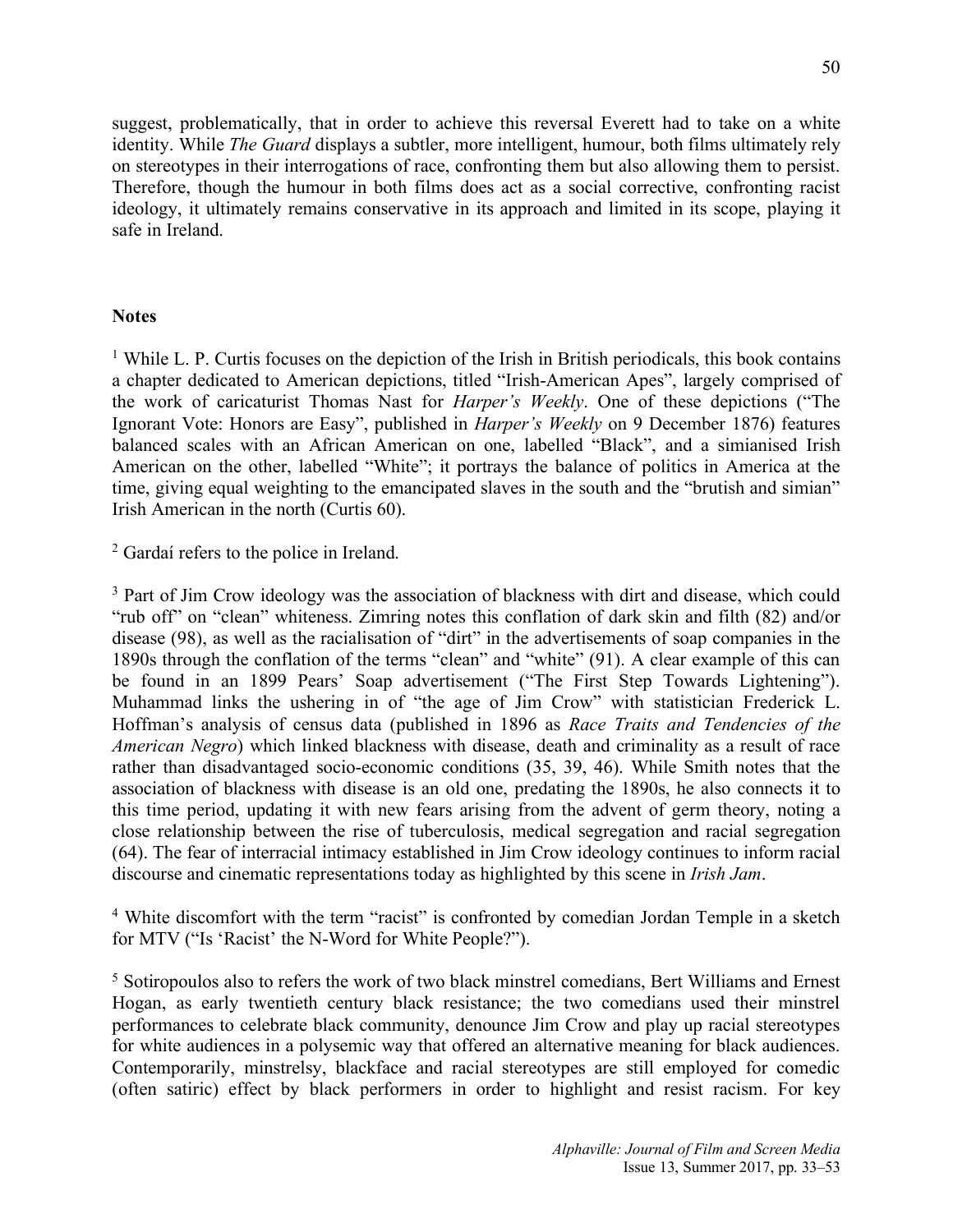examples of this see the film *Bamboozled* (Spike Lee, 2000) and comedian Dave Chappelle's television show (*Chappelle's Show*) which aired on Comedy Central from 2003–2006 (making use of "racial stereotype pixies" which would appear on people's shoulder and encourage them to partake in stereotypical behaviour).

## **References**

- Ames, Christopher. "Restoring the Black Man's Lethal Weapon: Race and Sexuality in Contemporary Cop Films." *Journal of Popular Film and Television*, vol. 20, no. 3, 1992, pp. 52–60.
- Asava, Zélie. *The Black Irish Onscreen: Representing Black and Mixed-Race Identities on Irish Film and Television*. Peter Lang, 2013.
- Balibar, Etienne. "Is there a 'Neo-Racism'?" *Race, Nation, Class: Ambiguous Identities*, edited by Etienne Balibar and Immanuel Wallerstein, Verso, 1991, pp. 17–28.
- Berger, Arthur Asa. *An Anatomy of Humor*. Transaction, 1993.
- Brannigan, John. "Race Cosmopolitanism, and Modernity: Irish Writing and Culture in the Late Nineteen Fifties." *Irish University Review*, vol. 34, no. 2, 2004, pp. 332–50.
- Chappelle, Dave and Neal Brennan, creators. *Chappelle's Show*. Comedy Central, 2003–2006.
- Curtis, L. P. *Apes and Angels: the Irishman in Victorian Caricature*. Smithsonian Institute Press, 1971.
- Dowling Almeida, Linda. "Irish America, 1940–2000." *Making the Irish American: History and Heritage of the Irish in the United States*, edited by J. J. Lee and Marion R. Casey. New York UP, 2006, pp. 548–73.
- Eyres, John, director. *Irish Jam*. Bauer Martinez Studios, 2006.
- Fieldler, Leslie. *What Was Literature? Class, Culture and Mass Society*. Simon & Schuster, 1982.
- "The First Step Towards Lightening the White Man's Burden is Through Teaching the Virtues of Cleanliness." 1899. Library of Congress. *Library of Congress*, www.loc.gov/pictures /item/2002715038/. Accessed 25 May 2017.
- Fuchs, Cynthia J. "The Buddy Politic." *Screening the Male: Exploring Masculinities in Hollywood Cinema*, edited by Steven Cohan and Ina Rae Hark, Routledge, 1993, pp. 194–210.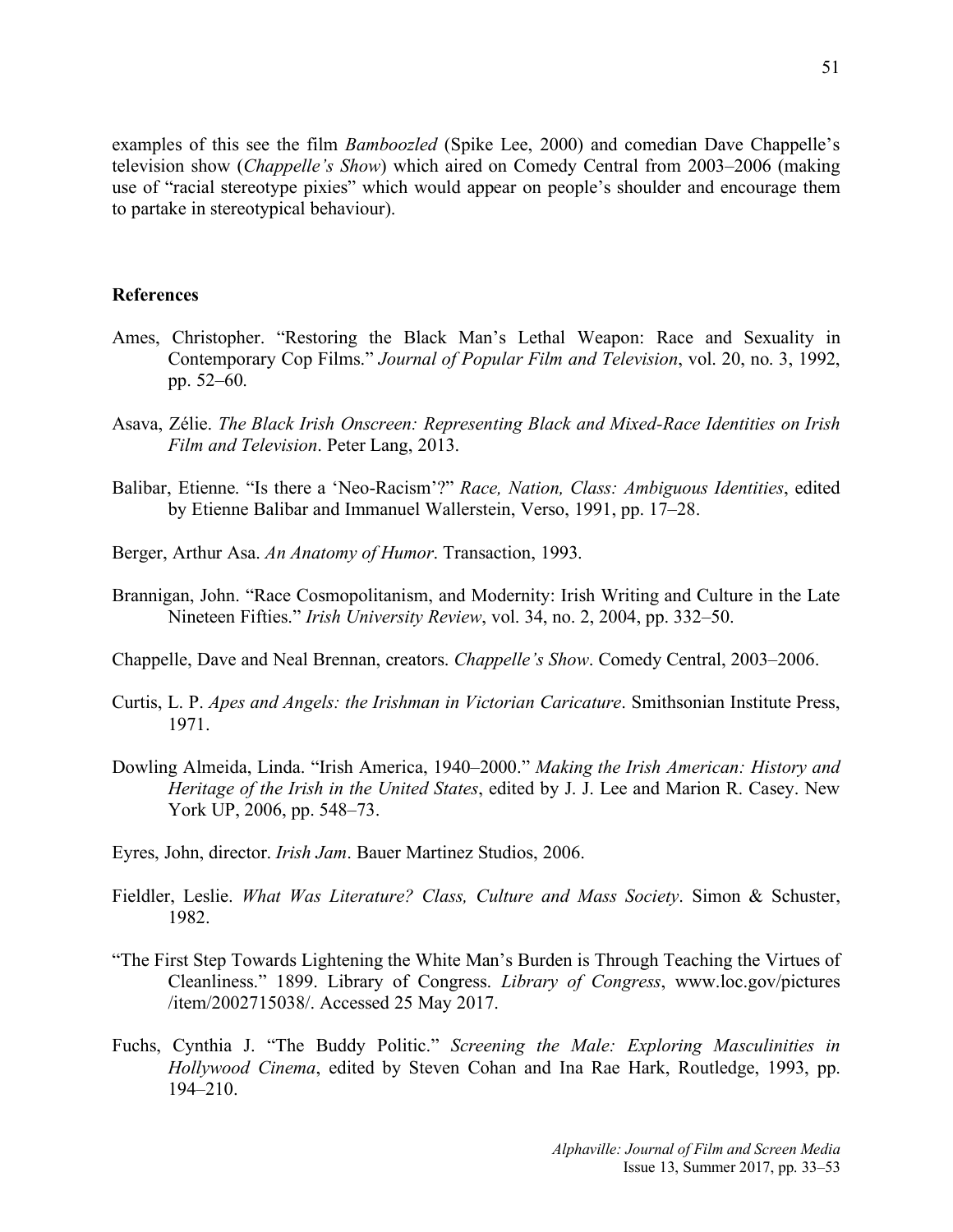- Gilroy, Paul. "The End of Antiracism." *'Race', Culture and Difference*, edited by James Donald and Ali Rattansi, Sage, 1992, pp. 49–61.
- Gough, Kathleen. *Kinship and Performance in the Black and Green Atlantic*. Routledge, 2014.
- Hall, Stuart. "The Question of Cultural Identity." *Modernity: An Introduction to Modern Societies*, edited by Stuart Hall, David Held, Don Hubert, and Kenneth Thompson, Blackwell Publishers, 1996, pp. 596–632.
- Hoffman, Frederick L. *Race Traits and Tendencies of the American Negro*. The Macmillan Company, 1896.
- Ignatiev, Noel. *How the Irish Became White.* Routledge, 1995.
- "Is 'Racist' the N-Word For White People? | Decoded | MTV News." *YouTube*, uploaded by MTV News, 26 Oct. 2016, www.youtube.com/watch?v=trkwHkDJyxM.
- Kenny, Kevin. *The American Irish: A History*. Longman, 2000.
- Lee, Spike, director. *Bamboozled*. New Line Cinema, 2000.
- Lloyd, David and Peter O'Neill, editors. *The Black and Green Atlantic: Cross-Currents of the African and Irish Diasporas*. Palgrave Macmillan, 2009.
- McDonagh, John Michael, director. *The Guard*. Reprisal Films, 2011.
- Meyer, John C. "Humor as a Double-Edged Sword: Four Functions of Humor in Communication." *Communication Theory*, vol. 10, no. 3, 2000, pp. 310–31.
- Muhammad, Khalil Gibran. *The Condemnation of Blackness: Race, Crime, and the Making of Modern Urban America*. Harvard UP, 2010.
- Meaney, Gerardine. *Gender, Ireland and Cultural Change: Race, Sex and Nation*. Routledge, 2010.
- Moynihan, Sinéad. "*Other People's Diasporas": Negotiating Race in Contemporary Irish and Irish American Culture.* Syracuse UP, 2013.
- Negra, Diane. "Irishness, Innocence, and American Identity Politics before and after September 11." *The Irish in Us: Irishness, Performativity, and Popular Culture*, edited by Diane Negra, Duke UP, 2006, pp. 354–371.
- O'Toole, Fintan. "Foreword". *Cultural Perspectives on Globalisation and Ireland*, edited by Eamon Maher, Peter Lang, 2009, vii–xii.